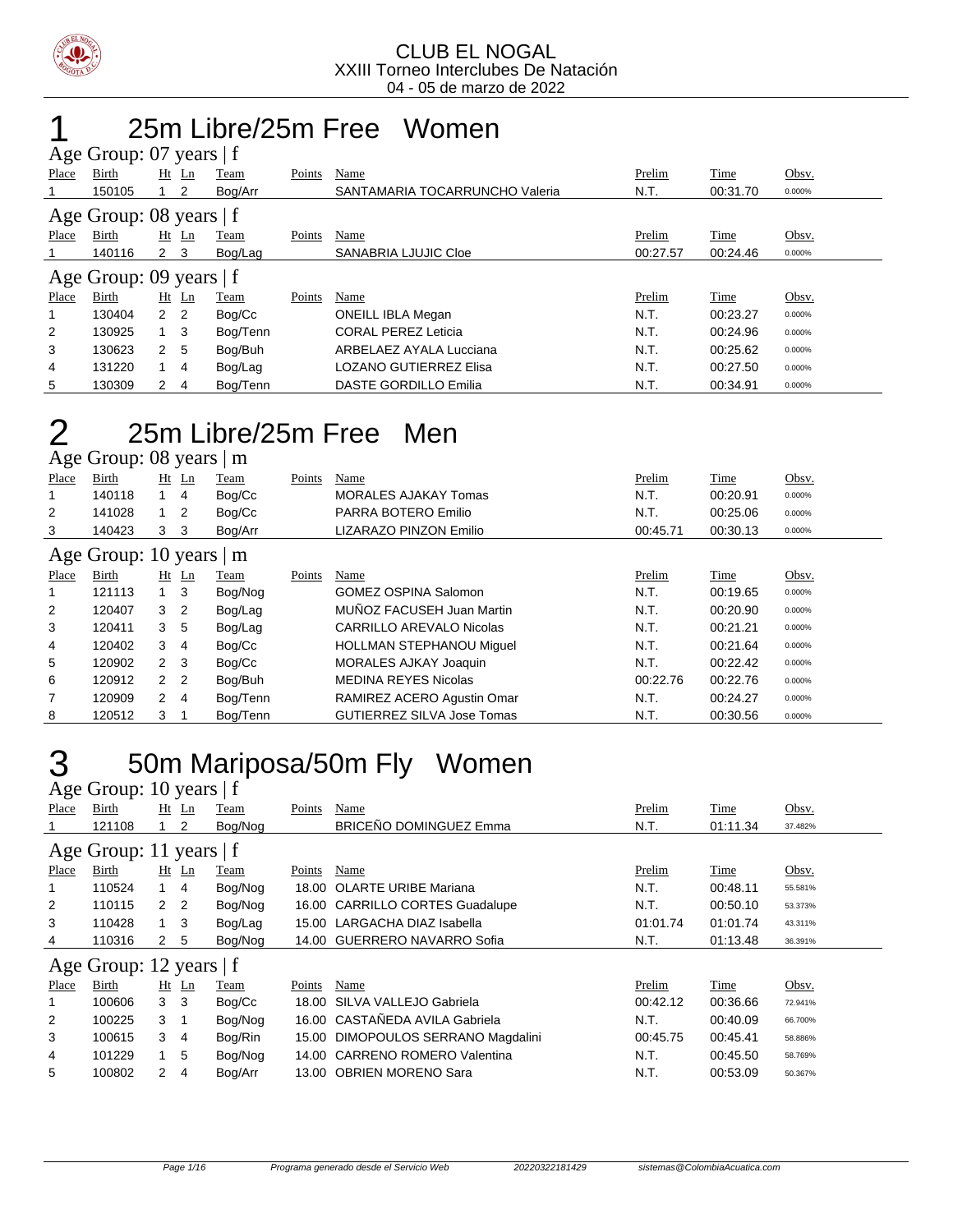

|       | Continuing Event: 3 50m Mariposa/50m Fly Age Group: 12 YEARS   F |     |       |          |        |                                |               |             |         |  |  |  |  |
|-------|------------------------------------------------------------------|-----|-------|----------|--------|--------------------------------|---------------|-------------|---------|--|--|--|--|
| 6     | 100310                                                           | 2 3 |       | Bog/Nog  |        | 12.00 QUIROGA FORERO Samantha  | N.T.          | 00:54.48    | 49.082% |  |  |  |  |
|       | Age Group: 13 years $ f $                                        |     |       |          |        |                                |               |             |         |  |  |  |  |
| Place | Birth                                                            |     | Ht Ln | Team     | Points | Name                           | <u>Prelim</u> | <b>Time</b> | Obsv.   |  |  |  |  |
|       | 090726                                                           | 3   | - 2   | Bog/Tenn |        | 18.00 UPEGUI GOMEZ Laura       | N.T.          | 00:40.35    | 66.270% |  |  |  |  |
| 2     | 090916                                                           | 3   | 5     | Bog/Nog  |        | 16.00 VILLEGAS JARAMILLO Laura | 00:46.86      | 00:46.86    | 57.064% |  |  |  |  |

## 4 50m Mariposa/50m Fly Men

Age Group: 11 years | m

| Place | Birth                    | $Ht$ Ln        |                | Team        | Points        | Name                             | Prelim   | Time                | Obsv.   |
|-------|--------------------------|----------------|----------------|-------------|---------------|----------------------------------|----------|---------------------|---------|
|       | 111212                   |                | 2              | Bog/Lag     |               | SANABRIA LJUJIC Demian           | N.T.     | 00:55.45            | 43.264% |
|       | Age Group: 12 years $ m$ |                |                |             |               |                                  |          |                     |         |
| Place | Birth                    | $Ht$ Ln        |                | Team        | Points        | Name                             | Prelim   | Time                | Obsv.   |
|       | 100326                   | 3              | 4              | Bog/Rin     | 18.00         | VALERO LANDI Mario Andres        | 00:46.91 | 00:40.95            | 58.584% |
| 2     | 100311                   |                | 3              | Bog/Arr     |               | 16.00 FERNANDEZ GIRALDO Pablo    | N.T.     | 00:45.63            | 52.575% |
| 3     | 100114                   | 2 <sub>2</sub> |                | Bog/Lag     |               | 15.00 PEREA FRANCO Simon         | N.T.     | 00:46.47            | 51.625% |
| 4     | 100618                   |                | 4              | Bog/Cc      |               | 14.00 RESTREPO SILVA Juan        | N.T.     | 00:51.96            | 46.170% |
| 5     | 100301                   | $\mathbf{2}$   | 5              | Bog/Arr     |               | 13.00 SOTO OLANO Nicolas         | N.T.     | 00:55.30            | 43.382% |
|       | Age Group: 13 years $ m$ |                |                |             |               |                                  |          |                     |         |
| Place | Birth                    | $Ht$ Ln        |                | <b>Team</b> | <b>Points</b> | Name                             | Prelim   | <b>Time</b>         | Obsv.   |
|       | 091112                   | $2^{\circ}$    | -3             | Bog/Lag     |               | 18.00 GARCIA JARA Samuel         | N.T.     | 00:45.05            | 53.252% |
| 2     | 090210                   | 3              | -1             | Bog/Nog     |               | 16.00 NARANJO RANGEL Tomas       | N.T.     | 00:50.03            | 47.951% |
| 3     | 091230                   | 2              | 4              | Bog/Tenn    |               | 15.00 NIETO VELEZ Pablo          | N.T.     | 00:50.21            | 47.779% |
| 4     | 090103                   | 3              | 5              | Bog/Nog     |               | 14.00 CHAVEZ NOY Daniel          | N.T.     | 00:54.27            | 44.205% |
|       | Age Group: 14 years   m  |                |                |             |               |                                  |          |                     |         |
| Place | Birth                    | $Ht$ Ln        |                | Team        | Points        | Name                             | Prelim   | Time                | Obsv.   |
|       | 080310                   | 3              | 3              | Bog/Cc      |               | 18.00 HOLLMANN STEPHANOU Ignacio | 00:36.24 | 00:35.56            | 67.463% |
|       | 081228                   | 3              | $\overline{2}$ | Bog/Arr     |               | PEREZ MILLAN Esteban             | N.T.     | <b>Disqualified</b> |         |

#### 5 50m Pecho/50m Breast Women 50m Peck<br>Age Group: 14 years | f

| ັ              |                         |                |                |          |        |                                   |          |                     |         |
|----------------|-------------------------|----------------|----------------|----------|--------|-----------------------------------|----------|---------------------|---------|
| Place          | Birth                   |                | $Ht$ Ln        | Team     | Points | Name                              | Prelim   | Time                | Obsv.   |
|                | 080522                  | $\overline{2}$ | 4              | Bog/Tenn | 18.00  | <b>GARCÍA HOYOS Sofia</b>         | N.T.     | 00:44.32            | 72.631% |
| $\overline{2}$ | 080207                  | 3              | - 3            | Bog/Cc   |        | 16.00 NIETO SILVA Alicia          | 00:48.88 | 00:47.57            | 67.669% |
| 3              | 080826                  |                | -3             | Bog/Rin  |        | 15.00 RIEBOW KUNOS Sara           | N.T.     | 00:49.49            | 65.043% |
| 4              | 081120                  |                | 4              | Bog/Rin  |        | 14.00 GALLON GOLDSTUECKER Belen   | N.T.     | 00:51.29            | 62.761% |
| 5              | 080122                  | $\overline{2}$ | -3             | Bog/Cc   |        | 13.00 DE VALENZUELA HERNA Luciana | N.T.     | 00:51.70            | 62.263% |
|                | 080820                  | $\overline{2}$ | $\overline{2}$ | Bog/Lag  |        | <b>CUERVO LINARES Luciana</b>     | N.T.     | <b>Disqualified</b> |         |
|                | 081202                  |                | 2              | Bog/Lag  |        | POSSE GAVIRIA Luciana             | N.T.     | No Show             |         |
|                | Age Group: 15 years   f |                |                |          |        |                                   |          |                     |         |
| Place          | Birth                   | Ht             | Ln             | Team     | Points | Name                              | Prelim   | Time                | Obsv.   |
|                | 070830                  | 3              |                | Bog/Nog  |        | 18.00 ARBOLEDA CALDERON Sofia     | N.T.     | 00:42.74            | 75.316% |
| 2              | 070608                  | 3              | 4              | Bog/Tenn |        | 16.00 UPEGUI GOMEZ Mariana        | 00:49.11 | 00:45.80            | 70.284% |
| 3              | 070407                  | 3              | $\overline{2}$ | Bog/Nog  |        | 15.00 VILLEGAS JARAMILLO Sara     | N.T.     | 00:48.13            | 66.881% |
|                | 070814                  | 3              | 5              | Bog/Cc   |        | SÁNCHEZ GONZÁLEZ MarÍa            | N.T.     | No Show             |         |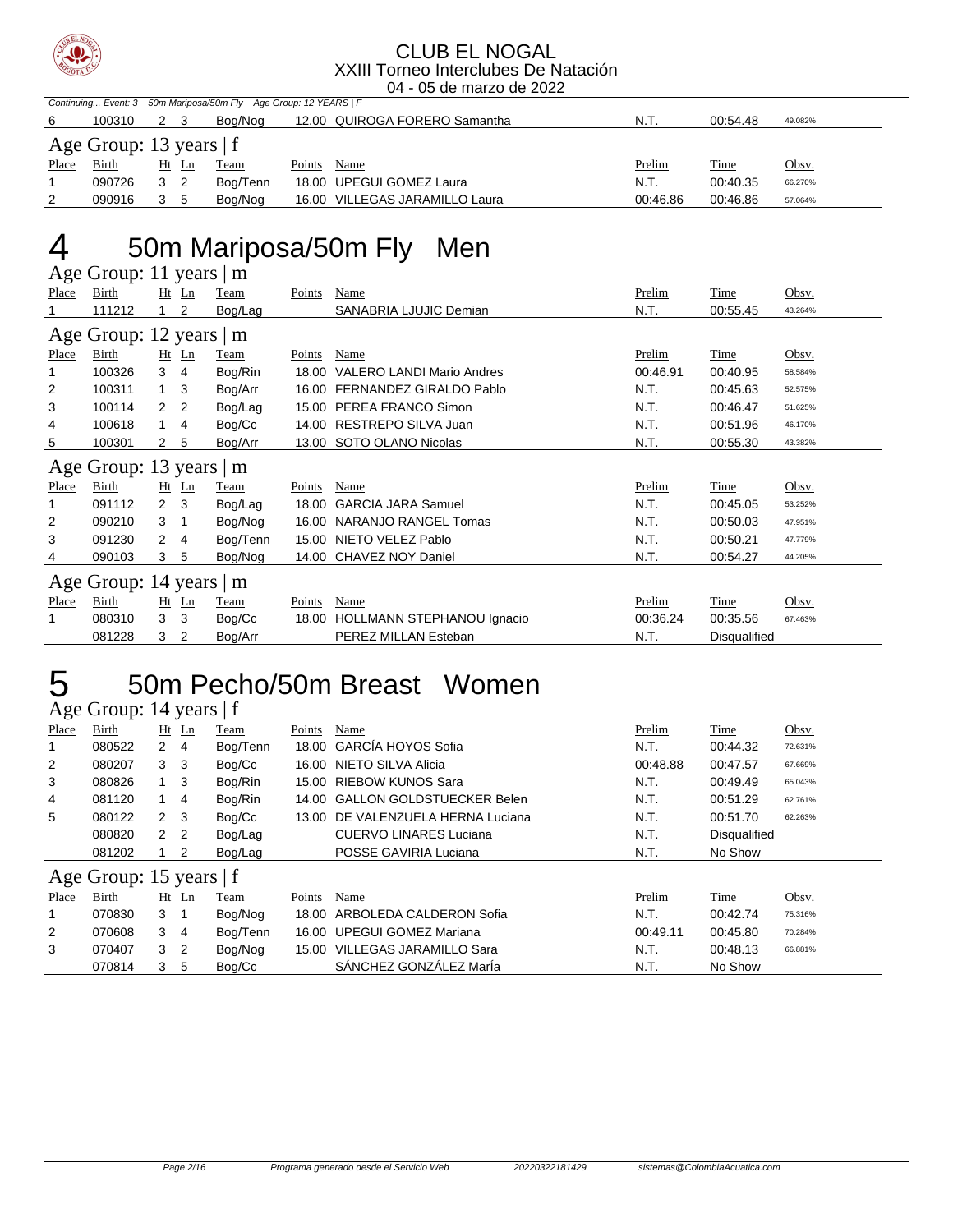

#### 6 50m Pecho/50m Breast Men

|       | Age Group: 15 years   m |       |  |          |        |                                 |          |              |         |  |  |  |
|-------|-------------------------|-------|--|----------|--------|---------------------------------|----------|--------------|---------|--|--|--|
| Place | Birth                   | Ht Ln |  | Team     | Points | Name                            | Prelim   | Time         | Obsv.   |  |  |  |
|       | 070807                  | 14    |  | Boa/Tenn |        | 18.00 SARRIA MALDONADO Federico | 00:42.07 | 00:42.07     | 64.939% |  |  |  |
|       | 070530                  |       |  | Boa/Buh  |        | <b>ZEGPI ROLON Tomas</b>        | N.T.     | Disgualified |         |  |  |  |

## 7 50m Pecho/50m Breast Women

| Age Group: Jb $16y-17y \mid f$ |                        |             |         |        |                                       |          |             |         |  |  |  |  |
|--------------------------------|------------------------|-------------|---------|--------|---------------------------------------|----------|-------------|---------|--|--|--|--|
| Place                          | Birth                  | Ht Ln       | Team    | Points | Name                                  | Prelim   | <b>Time</b> | Obsv.   |  |  |  |  |
|                                | 060130                 | 5           | Bog/Nog |        | 18.00 CARRILLO CORTES Valentina       | N.T.     | 00:40.40    | 79.678% |  |  |  |  |
| 2                              | 060522                 |             | Bog/Buh |        | 16.00 VALBUENA MORENO MarÍa Alejandra | 00:50.63 | 00:50.63    | 63.579% |  |  |  |  |
| 3                              | 050404                 | -2          | Bog/Buh |        | 15.00 GOMEZ RINCON Ana Marla          | N.T.     | 00:52.82    | 60.943% |  |  |  |  |
|                                | Age Group: Mayores   f |             |         |        |                                       |          |             |         |  |  |  |  |
| Place                          | Birth                  | $Ht$ Ln     | Team    | Points | Name                                  | Prelim   | Time        | Obsv.   |  |  |  |  |
|                                | 020204                 | $1 \quad 3$ | Bog/Nog |        | 18.00 SAMUDIO ROMERO Valentina        | N.T.     | 00:45.42    | 70.872% |  |  |  |  |
| 2                              | 021202                 | 4           | Bog/Nog |        | 16.00 PINILLA OSPINA Sofia            | N.T.     | 00:45.69    | 70.453% |  |  |  |  |

#### 8 50m Pecho/50m Breast Men

Age Group: Jb  $17v-18v \mid m$ 

| ີ            |                        |                     |          |        |                                      |          |                     |         |  |  |  |  |
|--------------|------------------------|---------------------|----------|--------|--------------------------------------|----------|---------------------|---------|--|--|--|--|
| <b>Place</b> | <b>Birth</b>           | Ht<br>Ln            | Team     | Points | Name                                 | Prelim   | <b>Time</b>         | Obsv.   |  |  |  |  |
|              | 041005                 | 2<br>4              | Bog/Rin  |        | 18.00 ACEVEDO ACEVEDO Nicolas        | 00:35.89 | 00:34.87            | 78.348% |  |  |  |  |
| 2            | 050727                 | $\mathbf{2}$<br>- 3 | Bog/Rin  |        | 16.00 ORREGO RUBIANO Sebastian       | 00:35.35 | 00:35.49            | 76.979% |  |  |  |  |
| 3            | 041201                 | 4                   | Bog/Tenn |        | 15.00 SARRIA MALDONADO Lorenzo       | N.T.     | 00:41.13            | 66.424% |  |  |  |  |
| 4            | 051007                 | -2                  | Bog/Nog  |        | 14.00 CAICEDO SAAVEDRA Martin Camilo | N.T.     | 00:42.01            | 65.032% |  |  |  |  |
|              | Age Group: Mayores   m |                     |          |        |                                      |          |                     |         |  |  |  |  |
| Place        | Birth                  | $Ht$ Ln             | Team     | Points | Name                                 | Prelim   | Time                | Obsv.   |  |  |  |  |
|              | 010427                 | 2 <sub>2</sub>      | Bog/Nog  |        | LIBOS MOLINA Kevin Michel            | N.T.     | <b>Disqualified</b> |         |  |  |  |  |
|              | 010924                 | -3                  | Bog/Nog  |        | MEJÍA ROJAS Santiago                 | N.T.     | No Show             |         |  |  |  |  |
|              |                        |                     |          |        |                                      |          |                     |         |  |  |  |  |

#### 9 25m Pecho/25m Breast Women Age Group: 07 years | f

|                | $1.50$ Oroup. 07 $7.0$ and $1.7$ |                |                |          |        |                                |        |          |        |  |  |  |  |
|----------------|----------------------------------|----------------|----------------|----------|--------|--------------------------------|--------|----------|--------|--|--|--|--|
| Place          | Birth                            | Ht             | Ln             | Team     | Points | Name                           | Prelim | Time     | Obsv.  |  |  |  |  |
|                | 150105                           |                | $\overline{2}$ | Bog/Arr  |        | SANTAMARIA TOCARRUNCHO Valeria | N.T.   | 01:00.64 | 0.000% |  |  |  |  |
|                | Age Group: 08 years   f          |                |                |          |        |                                |        |          |        |  |  |  |  |
| Place          | Birth                            | Ht             | Ln             | Team     | Points | Name                           | Prelim | Time     | Obsv.  |  |  |  |  |
|                | 140116                           |                | 4              | Bog/Lag  |        | SANABRIA LJUJIC Cloe           | N.T.   | 00:35.42 | 0.000% |  |  |  |  |
|                | Age Group: 09 years $ f $        |                |                |          |        |                                |        |          |        |  |  |  |  |
| Place          | Birth                            | Ht             | Ln             | Team     | Points | Name                           | Prelim | Time     | Obsv.  |  |  |  |  |
|                | 130623                           | 2 <sub>2</sub> |                | Bog/Buh  |        | ARBELAEZ AYALA Lucciana        | N.T.   | 00:28.60 | 0.000% |  |  |  |  |
| $\overline{2}$ | 130404                           | $\mathbf{2}$   | -4             | Bog/Cc   |        | <b>ONEILL IBLA Megan</b>       | N.T.   | 00:31.29 | 0.000% |  |  |  |  |
| 3              | 130925                           | $\mathbf{2}$   | -5             | Bog/Tenn |        | <b>CORAL PEREZ Leticia</b>     | N.T.   | 00:35.99 | 0.000% |  |  |  |  |
| 4              | 130309                           | $2 \quad 3$    |                | Bog/Tenn |        | <b>DASTE GORDILLO Emilia</b>   | N.T.   | 00:37.30 | 0.000% |  |  |  |  |
| 5              | 131220                           |                | 3              | Bog/Lag  |        | <b>LOZANO GUTIERREZ Elisa</b>  | N.T.   | 00:38.42 | 0.000% |  |  |  |  |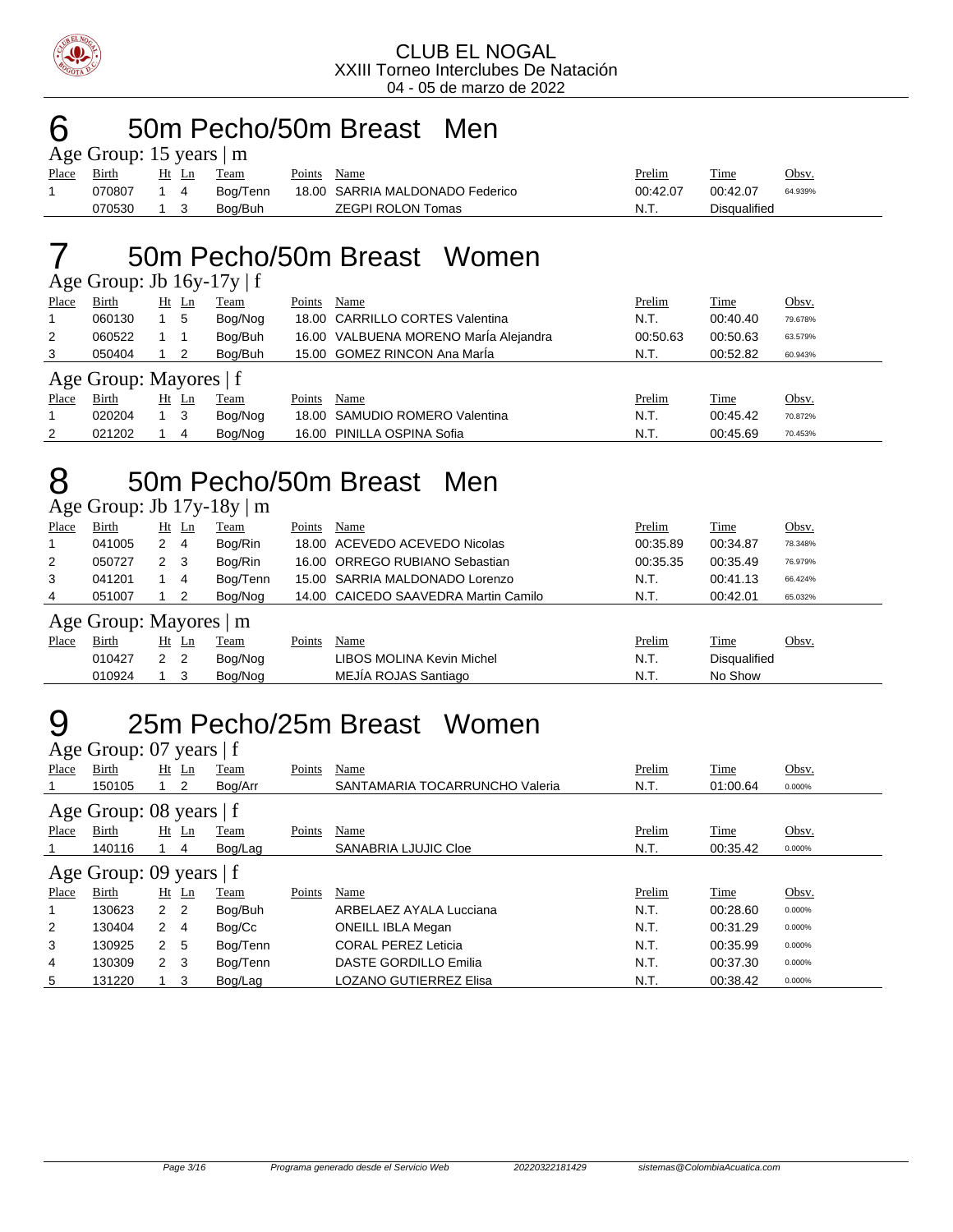

#### 25m Pecho/25m Breast Men Age Group: 08 years | m

| $T_{\rm K}$ Oroup. Ou years $\rm \mu$ m |                     |                |                |          |        |                                   |          |          |        |  |  |
|-----------------------------------------|---------------------|----------------|----------------|----------|--------|-----------------------------------|----------|----------|--------|--|--|
| Place                                   | Birth               |                | $Ht$ Ln        | Team     | Points | Name                              | Prelim   | Time     | Obsv.  |  |  |
|                                         | 141028              | $1\quad 2$     |                | Bog/Cc   |        | PARRA BOTERO Emilio               | N.T.     | 00:35.91 | 0.000% |  |  |
| 2                                       | 140423              |                | 4              | Bog/Arr  |        | LIZARAZO PINZON Emilio            | N.T.     | 00:42.50 | 0.000% |  |  |
|                                         | Age Group: 10 years |                |                | m        |        |                                   |          |          |        |  |  |
| Place                                   | Birth               |                | Ht Ln          | Team     | Points | Name                              | Prelim   | Time     | Obsv.  |  |  |
|                                         | 121113              |                | - 3            | Bog/Nog  |        | <b>GOMEZ OSPINA Salomon</b>       | N.T.     | 00:26.24 | 0.000% |  |  |
| 2                                       | 120407              | $\mathbf{2}$   | - 3            | Bog/Lag  |        | MUÑOZ FACUSEH Juan Martin         | N.T.     | 00:27.24 | 0.000% |  |  |
| 3                                       | 120909              | 2 <sub>5</sub> |                | Bog/Tenn |        | RAMIREZ ACERO Agustin Omar        | N.T.     | 00:28.98 | 0.000% |  |  |
| 4                                       | 120411              | $2 \quad 4$    |                | Bog/Lag  |        | <b>CARRILLO AREVALO Nicolas</b>   | N.T.     | 00:29.50 | 0.000% |  |  |
| 5                                       | 120912              | 2              |                | Bog/Buh  |        | <b>MEDINA REYES Nicolas</b>       | 00:35.20 | 00:35.20 | 0.000% |  |  |
| 6                                       | 120512              | 2              | $\overline{2}$ | Boa/Tenn |        | <b>GUTIERREZ SILVA Jose Tomas</b> | N.T.     | 00:36.02 | 0.000% |  |  |

#### 25m Libre/25m Free Women Age Group: 10 years | f

|                | $1.45$ $\sigma$ $1.04$ $\mu$ $1.04$ $\sigma$ $1.04$ |                |         |         |              |                                |                  |           |          |
|----------------|-----------------------------------------------------|----------------|---------|---------|--------------|--------------------------------|------------------|-----------|----------|
| Place          | Birth                                               |                | $Ht$ Ln | Team    | Points       | Name                           | Prelim           | Time      | Obsv.    |
|                | 121108                                              |                |         | Bog/Nog |              | BRICEÑO DOMINGUEZ Emma         | N.T.             | 00:19.92  | 0.000%   |
| 2              | 120525                                              | 2              | -5      | Bog/Buh |              | DOMINGUEZ VANEGAS Miranda      | N.T.             | 00:21.37  | 0.000%   |
| 3              | 120809                                              |                | -4      | Bog/Nog |              | PEREZ LOZADA Maria Paula       | N.T.             | 00:21.46  | 0.000%   |
| 4              | 120426                                              | 2 <sub>2</sub> |         | Bog/Nog |              | <b>VESGA BECERRA Isabella</b>  | N.T.             | 00:21.87  | 0.000%   |
| 5              | 120628                                              |                | -3      | Bog/Cc  |              | SANCHEZ GONZALEZ Sofia         | N.T.             | 00:22.10  | 0.000%   |
| 6              | 120131                                              | $2 \quad 3$    |         | Bog/Lag |              | <b>LOZANO GUTIERREZ Susana</b> | N.T.             | 00:22.44  | 0.000%   |
| $\overline{7}$ | 120529                                              | $2 \quad 1$    |         | Bog/Nog |              | MALDONADO CONTRERAS Carmen     | N.T.             | 00:28.36  | 0.000%   |
| 8              | 121002                                              |                | -5      | Bog/Arr |              | <b>VILLA RIVERA Melissa</b>    | N.T.             | 00:33.65  | 0.000%   |
|                | 121001                                              | $1\quad 2$     |         | Bog/Lag |              | <b>GARCIA JARA Veronica</b>    | N.T.             | No Show   |          |
|                | 120319                                              | 2              | 4       | Bog/Buh |              | LORA GIRALDO Valentina         | N.T.             | No Show   |          |
|                | Age Group: 11 years   f                             |                |         |         |              |                                |                  |           |          |
|                | Dlaga Diath IIt In Trans                            |                |         |         | Dointe Monac |                                | $D_{\text{max}}$ | $T_{max}$ | $\Omega$ |

| Place          | Birth  |                | Ht Ln          | Team     | Points | Name                              | Prelim   | Time     | Obsv.  |
|----------------|--------|----------------|----------------|----------|--------|-----------------------------------|----------|----------|--------|
|                | 110115 | 5              |                | Bog/Nog  |        | 18.00 CARRILLO CORTES Guadalupe   | N.T.     | 00:17.90 | 0.000% |
| $\overline{2}$ | 110118 | 4              | -3             | Bog/Cc   |        | 16.00 PADILLA AMADOR Belen        | N.T.     | 00:18.37 | 0.000% |
| 3              | 110524 | 4              | 5              | Bog/Nog  |        | 15.00 OLARTE URIBE Mariana        | N.T.     | 00:19.48 | 0.000% |
| 4              | 110428 | 4              | $\overline{2}$ | Bog/Lag  |        | 14.00 LARGACHA DIAZ Isabella      | 00:20.53 | 00:20.53 | 0.000% |
| 5              | 110912 | 3              | 4              | Bog/Lag  |        | 13.00 CARVAJALINO LOPEZ Carmen    | N.T.     | 00:20.58 | 0.000% |
| 6              | 110316 | 4              | 4              | Bog/Nog  |        | 12.00 GUERRERO NAVARRO Sofia      | N.T.     | 00:21.83 | 0.000% |
| 7              | 111101 | 3              | 5              | Bog/Lag  |        | 11.00 NAVARRO POSSE Laura         | N.T.     | 00:21.88 | 0.000% |
| 8              | 111009 | 3              | $\overline{2}$ | Bog/Tenn |        | 10.00 DUEÑAS PARRA Emilia         | N.T.     | 00:22.03 | 0.000% |
| 9              | 110608 | $\overline{4}$ |                | Bog/Cc   |        | 8.00 NIETO CUEVAS Sofia           | N.T.     | 00:22.69 | 0.000% |
| 10             | 110902 | 3              | -3             | Bog/Tenn |        | 7.00 BARRANTES QUINTERO Valentina | N.T.     | 00:23.55 | 0.000% |
|                | 111106 | 3              |                | Bog/Buh  |        | <b>BRAVO ROJAS Indira</b>         | N.T.     | No Show  |        |

#### Age Group: 12 years | f

| Place | Birth  |                | $Ht$ Ln        | Team     | Points | Name                               | Prelim | Time     | Obsv.  |
|-------|--------|----------------|----------------|----------|--------|------------------------------------|--------|----------|--------|
|       | 100225 |                | 4              | Bog/Nog  |        | 18.00 CASTAÑEDA AVILA Gabriela     | N.T.   | 00:16.10 | 0.000% |
| 2     | 101229 | 9              | -3             | Bog/Nog  |        | 16.00 CARRENO ROMERO Valentina     | N.T.   | 00:16.79 | 0.000% |
| 3     | 100615 | 6              | $\overline{2}$ | Bog/Rin  |        | 15.00 DIMOPOULOS SERRANO Magdalini | N.T.   | 00:17.52 | 0.000% |
| 4     | 100630 | 6              | 5              | Bog/Nog  |        | 14.00 APARICIO SANCHEZ Mariana     | N.T.   | 00:18.58 | 0.000% |
| 5     | 100324 |                | 5              | Bog/Lag  |        | 13.00 MARTINEZ HIGUERA Ana         | N.T.   | 00:18.85 | 0.000% |
| 6     | 100630 | 6              |                | Bog/Nog  |        | 12.00 APARICIO SANCHEZ Valentina   | N.T.   | 00:19.55 | 0.000% |
| 7     | 100109 | 7 <sup>3</sup> |                | Bog/Buh  |        | 11.00 CASTRO VALDIVIESO Ana Maria  | N.T.   | 00:19.85 | 0.000% |
| 8     | 101104 | 5              | 5              | Bog/Tenn |        | 10.00 ARTEAGA MENDEZ Matilde       | N.T.   | 00:20.44 | 0.000% |
| 9     | 100421 | 7 <sub>1</sub> |                | Bog/Lag  |        | 8.00 MALAVER USECHE Emilia         | N.T.   | 00:20.65 | 0.000% |
| 10    | 100802 | 5              | -3             | Bog/Arr  | 7.00   | <b>OBRIEN MORENO Sara</b>          | N.T.   | 00:21.05 | 0.000% |
|       |        |                |                |          |        |                                    |        |          |        |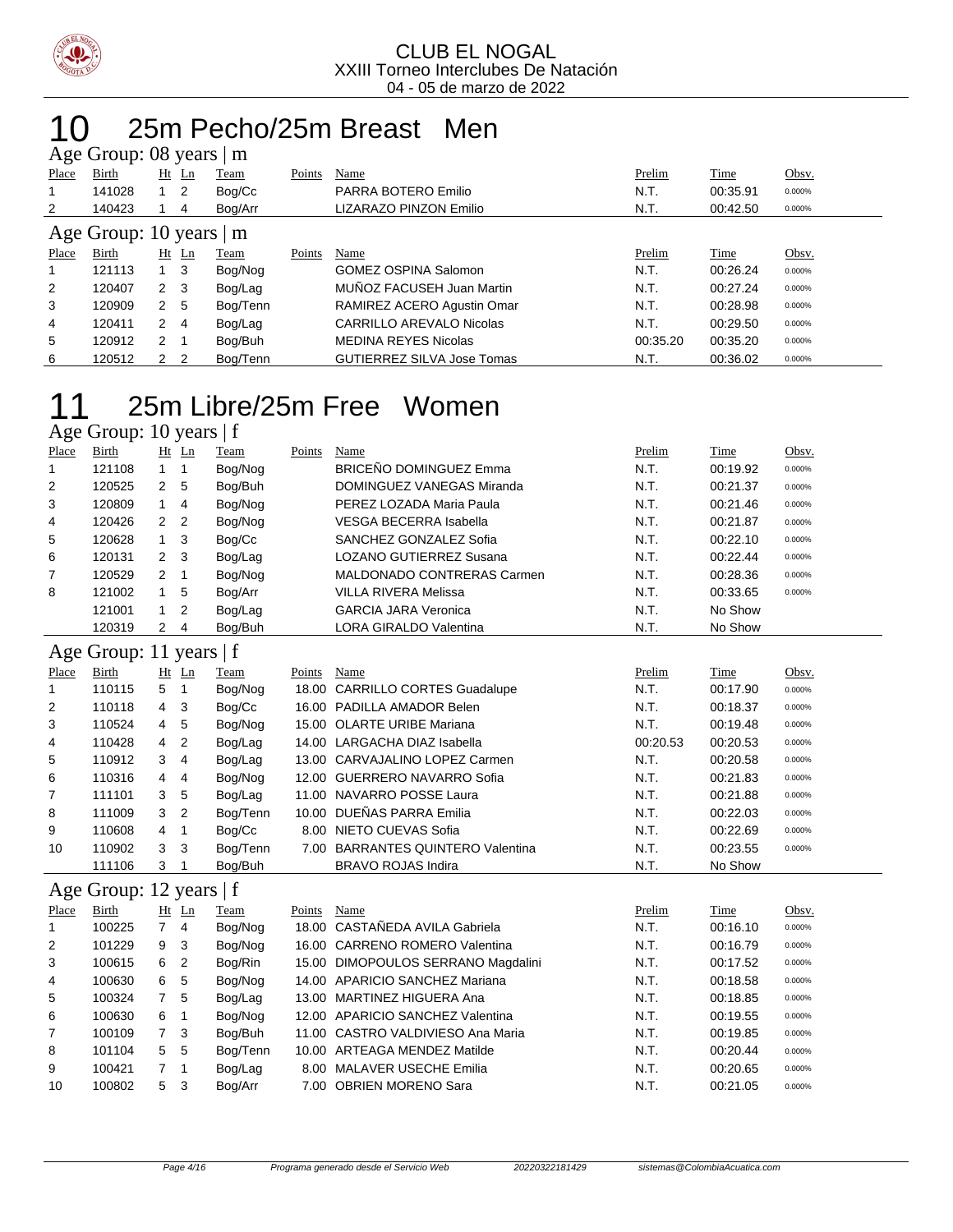

|       | Continuing Event: 11<br>25m Libre/25m Free Age Group: 12 YEARS   F |                |                |          |        |                                       |        |             |        |  |  |
|-------|--------------------------------------------------------------------|----------------|----------------|----------|--------|---------------------------------------|--------|-------------|--------|--|--|
| 11    | 100504                                                             | 6              | -3             | Bog/Tenn |        | 6.00 CORAL PEREZ Luciana              | N.T.   | 00:21.77    | 0.000% |  |  |
| 12    | 101024                                                             | 5              | $\overline{2}$ | Bog/Cc   |        | 5.00 MENDOZA ESPINOSA Mariana         | N.T.   | 00:22.64    | 0.000% |  |  |
| 12    | 100310                                                             | 7 <sup>2</sup> |                | Bog/Nog  |        | 5.00 QUIROGA FORERO Samantha          | N.T.   | 00:22.64    | 0.000% |  |  |
| 14    | 100906                                                             | 5              | 4              | Bog/Buh  |        | 3.00 BERNAL SANCHEZ Maria Paula       | N.T.   | 00:22.78    | 0.000% |  |  |
| 15    | 100528                                                             | 6              | 4              | Bog/Buh  |        | 2.00 RINCON CASTAÑO Maria Del Rosario | N.T.   | 00:26.13    | 0.000% |  |  |
|       | Age Group: 13 years   f                                            |                |                |          |        |                                       |        |             |        |  |  |
| Place | Birth                                                              | Ht             | Ln             | Team     | Points | Name                                  | Prelim | <b>Time</b> | Obsv.  |  |  |
|       | 090726                                                             | 9              | $\overline{2}$ | Bog/Tenn |        | 18.00 UPEGUI GOMEZ Laura              | N.T.   | 00:17.17    | 0.000% |  |  |
| 2     | 090916                                                             | 8              | 4              | Bog/Nog  |        | 16.00 VILLEGAS JARAMILLO Laura        | N.T.   | 00:18.62    | 0.000% |  |  |
| 3     | 091103                                                             | 9              | 4              | Bog/Lag  |        | 15.00 RAMIREZ VALENCIA Elisa          | N.T.   | 00:19.33    | 0.000% |  |  |
| 4     | 090903                                                             | 8              | $\overline{2}$ | Bog/Lag  |        | 14.00 FOGELSON Samantha Elisa         | N.T.   | 00:19.88    | 0.000% |  |  |
|       | 090401                                                             | 8              | -3             | Bog/Rin  |        | <b>GUTIERREZ POSSE Manuela</b>        | N.T.   | No Show     |        |  |  |

# 25m Libre/25m Free Men

Age Group: 11 years | m Place Birth Ht Ln Team Points Name Prelim Time Obsv. 110115 2 2 Bog/Nog CARRILLO CORTES Lorenzo N.T. 00:18.56 0.000% 111006 1 4 Bog/Lag BUITRAGO GONGORA David N.T. 00:19.23 0.000% 110823 1 3 Bog/Cc HERRERA VERGARA Emilio N.T. 00:19.38 0.000% 111212 1 2 Bog/Lag SANABRIA LJUJIC Demian N.T. 00:19.44 0.000% 110817 2 5 Bog/Nog DEMMER ALVARET Esteban N.T. 00:23.14 0.000% Age Group: 12 years | m Place Birth Ht Ln Team Points Name Prelim Time Obsv. 100326 2 4 Bog/Rin 18.00 VALERO LANDI Mario Andres N.T. 00:16.38 0.000% 100114 3 5 Bog/Lag 16.00 PEREA FRANCO Simon N.T. 00:17.58 0.000% 100301 3 1 Bog/Arr 15.00 SOTO OLANO Nicolas N.T. 00:18.43 0.000% 100311 2 3 Bog/Arr 14.00 FERNANDEZ GIRALDO Pablo N.T. 00:18.85 0.000% Age Group: 13 years | m Place Birth Ht Ln Team Points Name Prelim Time Obsv. 090210 4 1 Bog/Nog 18.00 NARANJO RANGEL Tomas N.T. 00:17.16 0.000% 091112 3 3 Bog/Lag 16.00 GARCIA JARA Samuel N.T. 00:17.62 0.000% 3 091116 3 4 Bog/Cc 15.00 NIETO SILVA Rafael N.T. 00:17.63 0.000% 091230 3 2 Bog/Tenn 14.00 NIETO VELEZ Pablo N.T. 00:18.45 0.000% 090103 4 5 Bog/Nog 13.00 CHAVEZ NOY Daniel N.T. 00:19.47 0.000% Age Group: 14 years | m Place Birth Ht Ln Team Points Name Prelim Time Obsv. 080824 4 3 Bog/Lag 18.00 MOSKOVICH Matan N.T. 00:16.46 0.000% 081228 4 2 Bog/Arr 16.00 PEREZ MILLAN Esteban N.T. 00:17.06 0.000%

# 50m Libre/50m Free Women

Age Group: 14 years | f Place Birth Ht Ln Team Points Name Prelim Time Obsv. 1 080522 1 3 Bog/Tenn 18.00 GARCÍA HOYOS Sofia N.T. 00:33.21 75.610% 080207 3 4 Bog/Cc 16.00 NIETO SILVA Alicia 00:35.59 00:36.21 69.345% 3 080820 1 4 Bog/Lag 15.00 CUERVO LINARES Luciana 1 1.1. 00:36.47 68.851% 080826 3 2 Bog/Rin 14.00 RIEBOW KUNOS Sara 00:36.60 00:37.44 67.067% 081120 3 5 Bog/Rin 13.00 GALLON GOLDSTUECKER Belen 00:37.20 00:37.73 66.552% 080122 2 2 Bog/Cc 12.00 DE VALENZUELA HERNA Luciana N.T. 00:38.37 65.442% 081202 1 2 Bog/Lag POSSE GAVIRIA Luciana N.T. No Show

081003 4 4 Bog/Cc 15.00 SANCHEZ DE TAGLE Joaquin N.T. 00:17.33 0.000%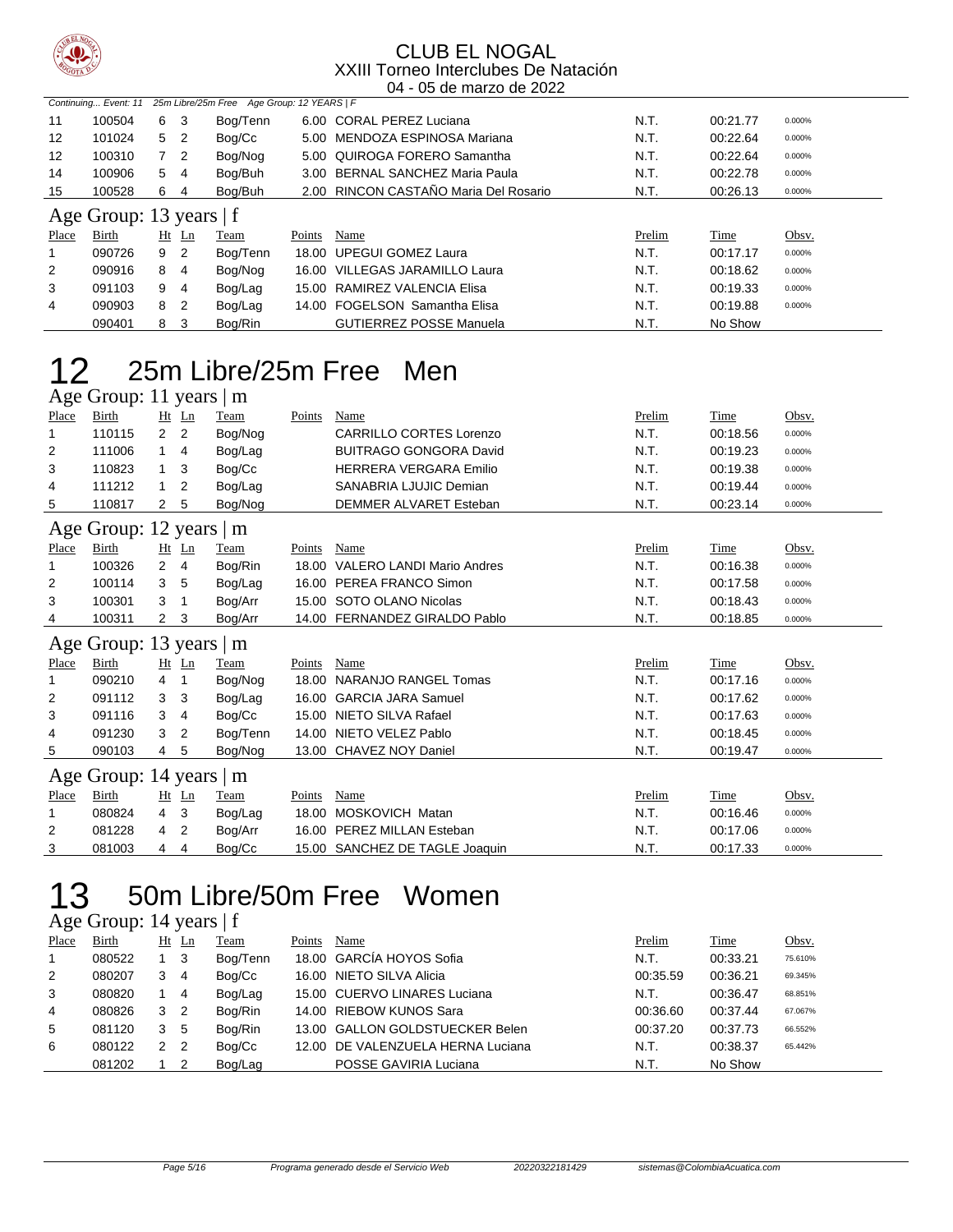

#### 50m Libre/50m Free Women

| Age Group: 15 years $ f $ |        |       |    |          |        |                               |          |          |         |
|---------------------------|--------|-------|----|----------|--------|-------------------------------|----------|----------|---------|
| Place                     | Birth  | Ht Ln |    | Team     | Points | Name                          | Prelim   | Time     | Obsv.   |
|                           | 070608 | 3     | -3 | Bog/Tenn |        | 18.00 UPEGUI GOMEZ Mariana    | 00:34.21 | 00:34.80 | 72.155% |
| 2                         | 070830 | 2     | -4 | Bog/Nog  |        | 16.00 ARBOLEDA CALDERON Sofia | N.T.     | 00:35.73 | 70.277% |
| 3                         | 070407 | 3     |    | Bog/Nog  |        | 15.00 VILLEGAS JARAMILLO Sara | N.T.     | 00:38.45 | 65.306% |
|                           | 070814 |       |    | Boa/Cc   |        | SÁNCHEZ GONZÁLEZ MarÍa        | N.T.     | No Show  |         |

#### 50m Libre/50m Free Men

| Age Group: 15 years   m |  |  |
|-------------------------|--|--|
|-------------------------|--|--|

| Place    | Birth  | Ht<br>Ln | Team     | Points | Name                            | Prelim   | Time     | <u>Obsv.</u> |
|----------|--------|----------|----------|--------|---------------------------------|----------|----------|--------------|
|          | 070807 |          | Boa/Tenn |        | 18.00 SARRIA MALDONADO Federico | 00:29.93 | 00:30.57 | 73.667%      |
| <u>_</u> | 070530 |          | Boa/Buh  |        | 16.00 ZEGPI ROLON Tomas         | 00:35.71 | 00:35.71 | 63.064%      |

## 50m Libre/50m Free Women

Age Group: Jb 16y-17y | f

| Place                  | Birth  |                | $Ht$ Ln | Team     | Points | Name                                  | Prelim   | Time        | Obsv.   |  |
|------------------------|--------|----------------|---------|----------|--------|---------------------------------------|----------|-------------|---------|--|
|                        | 060130 | 2 <sub>3</sub> |         | Bog/Nog  |        | 18.00 CARRILLO CORTES Valentina       | 00:29.41 | 00:30.04    | 83.589% |  |
| 2                      | 060522 | 2              | 4       | Bog/Buh  |        | 16.00 VALBUENA MORENO MarÍa Alejandra | 00:32.10 | 00:35.48    | 70.772% |  |
| 3                      | 050404 |                | 5       | Bog/Buh  |        | 15.00 GOMEZ RINCON Ana María          | N.T.     | 00:41.39    | 60.667% |  |
| Age Group: Mayores   f |        |                |         |          |        |                                       |          |             |         |  |
| Place                  | Birth  |                | $Ht$ Ln | Team     | Points | Name                                  | Prelim   | <b>Time</b> | Obsv.   |  |
|                        | 020330 | 2 <sub>2</sub> |         | Bog/Buh  |        | 18.00 CONTRERAS ABRIL Sofia           | 00:34.07 | 00:33.57    | 74.799% |  |
| 2                      | 020204 |                | -4      | Bog/Nog  |        | 16.00 SAMUDIO ROMERO Valentina        | N.T.     | 00:34.11    | 73.615% |  |
| 3                      | 021202 | $1\quad 2$     |         | Bog/Nog  |        | 15.00 PINILLA OSPINA Sofia            | N.T.     | 00:34.43    | 72.931% |  |
| 4                      | 010420 | $1 \quad 3$    |         | Bog/Buh  |        | 14.00 ANZOLA ROLON Sofia Abigail      | N.T.     | 00:38.44    | 65.323% |  |
| 5                      | 821015 | 2 <sub>5</sub> |         | Bog/Cc   |        | 13.00 AJKAY ROMERO Margarita          | N.T.     | 00:39.20    | 64.056% |  |
| 6                      | 950326 | 2              |         | Bog/Tenn |        | 12.00 PEREZ LONDOÑO Laura Maria       | N.T.     | 00:43.35    | 57.924% |  |

# 50m Libre/50m Free Men

Age Group: Jb  $17v-18v \mid m$ 

| ີ     |                    |                |                |          |        |                                      |          |                     |         |
|-------|--------------------|----------------|----------------|----------|--------|--------------------------------------|----------|---------------------|---------|
| Place | Birth              |                | $Ht$ Ln        | Team     | Points | Name                                 | Prelim   | <b>Time</b>         | Obsv.   |
|       | 050727             | $2 \quad 3$    |                | Bog/Rin  |        | 18.00 ORREGO RUBIANO Sebastian       | 00:26.55 | 00:27.58            | 81.653% |
| 2     | 041005             | $\mathbf{2}$   | 4              | Bog/Rin  |        | 16.00 ACEVEDO ACEVEDO Nicolas        | 00:27.20 | 00:28.28            | 79.632% |
| 3     | 051007             |                | 5              | Bog/Nog  |        | 15.00 CAICEDO SAAVEDRA Martin Camilo | N.T.     | 00:29.20            | 77.123% |
| 4     | 041201             |                | $\overline{2}$ | Bog/Tenn |        | 14.00 SARRIA MALDONADO Lorenzo       | N.T.     | 00:33.35            | 67.526% |
|       | 040406             |                | 4              | Bog/Lag  |        | <b>GUTIERREZ GOMEZ Miquel</b>        | N.T.     | <b>Disqualified</b> |         |
|       | Age Group: Mayores |                |                | m        |        |                                      |          |                     |         |
| Place | <b>Birth</b>       |                | $Ht$ Ln        | Team     | Points | Name                                 | Prelim   | Time                | Obsv.   |
|       | 970410             | 2 <sub>2</sub> |                | Bog/Rin  |        | 18.00 GARCIA URIBE Joaquin           | N.T.     | 00:25.83            | 87.185% |
| 2     | 030402             | 1              | - 3            | Bog/Lag  |        | 16.00 OMARINI URIBE Felipe           | N.T.     | 00:27.67            | 81.388% |
| 3     | 010427             | 2              | - 5            | Bog/Nog  |        | 15.00 LIBOS MOLINA Kevin Michel      | N.T.     | 00:30.44            | 73.982% |
|       | 010924             | $\mathbf{2}$   |                | Bog/Nog  |        | MEJIA ROJAS Santiago                 | N.T.     | No Show             |         |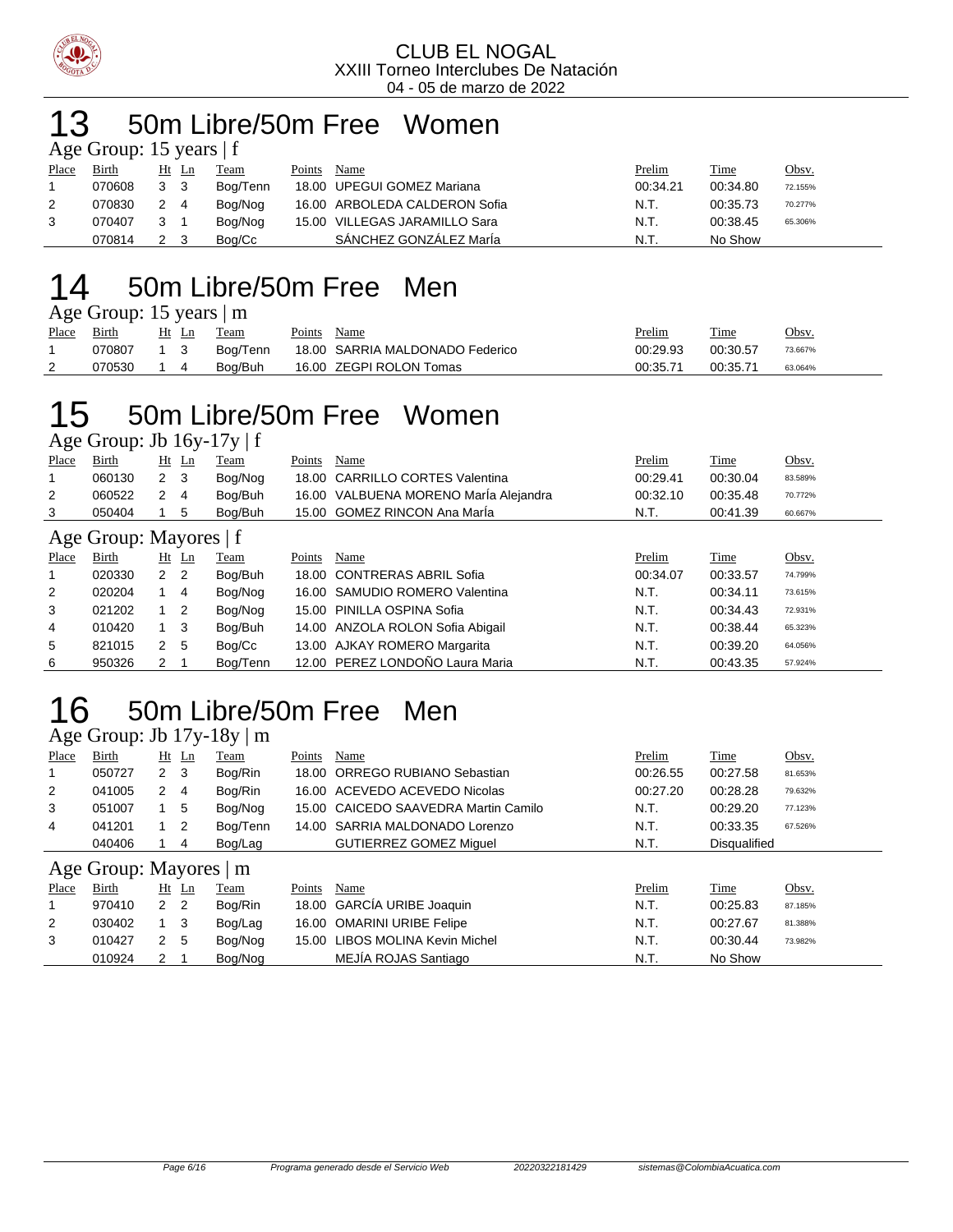

## 50m Pecho/50m Breast Women

| Age Group: 10 years   f |                         |                |                |             |               |                                       |          |             |         |
|-------------------------|-------------------------|----------------|----------------|-------------|---------------|---------------------------------------|----------|-------------|---------|
| Place                   | Birth                   |                | Ht Ln          | <b>Team</b> | <b>Points</b> | Name                                  | Prelim   | Time        | Obsv.   |
| 1                       | 120131                  | $\overline{2}$ | $\overline{2}$ | Bog/Lag     |               | <b>LOZANO GUTIERREZ Susana</b>        | N.T.     | 01:02.46    | 51.537% |
| 2                       | 120426                  | 2              | 5              | Bog/Nog     |               | <b>VESGA BECERRA Isabella</b>         | N.T.     | 01:03.81    | 50.447% |
| 3                       | 121108                  | $\mathbf{1}$   | 5              | Bog/Nog     |               | <b>BRICEÑO DOMINGUEZ Emma</b>         | N.T.     | 01:03.85    | 50.415% |
| 4                       | 120525                  | 2              | $\mathbf{1}$   | Bog/Buh     |               | DOMINGUEZ VANEGAS Miranda             | N.T.     | 01:05.44    | 49.190% |
| 5                       | 120628                  | 1              | 4              | Bog/Cc      |               | SANCHEZ GONZALEZ Sofia                | N.T.     | 01:07.43    | 47.738% |
| 6                       | 120529                  | 1              | 3              | Bog/Nog     |               | MALDONADO CONTRERAS Carmen            | N.T.     | 01:12.04    | 44.684% |
| 7                       | 120809                  | 1              | 2              | Bog/Nog     |               | PEREZ LOZADA Maria Paula              | N.T.     | 01:18.57    | 40.970% |
|                         | 121001                  | $\overline{7}$ | 1              | Bog/Lag     |               | <b>GARCIA JARA Veronica</b>           | 01:18.76 | No Show     |         |
| Age Group: 11 years   f |                         |                |                |             |               |                                       |          |             |         |
| Place                   | <b>Birth</b>            |                | Ht Ln          | <b>Team</b> | Points        | Name                                  | Prelim   | <u>Time</u> | Obsv.   |
| 1                       | 110115                  | 8              | 3              | Bog/Nog     |               | 18.00 CARRILLO CORTES Guadalupe       | N.T.     | 00:51.03    | 63.081% |
| 2                       | 110118                  | 4              | 1              | Bog/Cc      |               | 16.00 PADILLA AMADOR Belen            | N.T.     | 00:54.33    | 59.249% |
| 3                       | 111018                  | 3              | 1              | Bog/Lag     |               | 15.00 URIBE LINARES Emilia            | N.T.     | 00:59.22    | 54.357% |
| 4                       | 110326                  | 3              | 3              | Bog/Lag     |               | 14.00 JARAMILLO CADENA Ana Sofia      | N.T.     | 01:00.95    | 52.814% |
| 5                       | 111101                  | 2              | 3              | Bog/Lag     |               | 13.00 NAVARRO POSSE Laura             | N.T.     | 01:01.81    | 52.079% |
| 6                       | 111009                  | 3              | 5              | Bog/Tenn    |               | 12.00 DUEÑAS PARRA Emilia             | N.T.     | 01:05.62    | 49.055% |
| 7                       | 110608                  | 3              | 4              | Bog/Cc      |               | 11.00 NIETO CUEVAS Sofia              | N.T.     | 01:12.05    | 44.677% |
| 8                       | 110902                  | 3              | 2              | Bog/Tenn    |               | 10.00 BARRANTES QUINTERO Valentina    | N.T.     | 01:20.50    | 39.988% |
|                         | 111106                  | 2              | 4              | Bog/Buh     |               | <b>BRAVO ROJAS Indira</b>             | N.T.     | No Show     |         |
|                         |                         |                |                |             |               |                                       |          |             |         |
|                         | Age Group: 12 years   f |                |                |             |               |                                       |          |             |         |
| Place                   | Birth                   |                | Ht Ln          | <b>Team</b> | Points        | Name                                  | Prelim   | <u>Time</u> | Obsv.   |
| 1                       | 100225                  | 8              | 4              | Bog/Nog     |               | 18.00 CASTAÑEDA AVILA Gabriela        | N.T.     | 00:49.97    | 64.419% |
| 2                       | 101229                  | 1              | 1              | Bog/Nog     |               | 16.00 CARRENO ROMERO Valentina        | N.T.     | 00:51.24    | 62.822% |
| 3                       | 100606                  | 7              | $\overline{2}$ | Bog/Cc      |               | 15.00 SILVA VALLEJO Gabriela          | 00:54.20 | 00:51.71    | 62.251% |
| 4                       | 100615                  | 7              | 4              | Bog/Rin     |               | 14.00 DIMOPOULOS SERRANO Magdalini    | 00:52.04 | 00:51.78    | 62.167% |
| 5                       | 100324                  | 7              | 5              | Bog/Lag     |               | 13.00 MARTINEZ HIGUERA Ana            | 00:56.37 | 00:52.26    | 61.596% |
| 6                       | 100630                  | 5              | $\overline{2}$ | Bog/Nog     |               | 12.00 APARICIO SANCHEZ Mariana        | N.T.     | 00:54.64    | 58.913% |
| 7                       | 101104                  | 4              | 5              | Bog/Tenn    |               | 11.00 ARTEAGA MENDEZ Matilde          | N.T.     | 00:55.45    | 58.052% |
| 8                       | 100421                  | 8              | $\overline{c}$ | Bog/Lag     |               | 10.00 MALAVER USECHE Emilia           | N.T.     | 00:55.72    | 57.771% |
| 9                       | 100802                  | 5              | 1              | Bog/Arr     |               | 8.00 OBRIEN MORENO Sara               | N.T.     | 00:55.75    | 57.740% |
| 10                      | 100920                  | 4              | 4              | Bog/Cc      |               | 7.00 DE VALENZUELA HERNA Lorenza      | N.T.     | 01:02.18    | 51.769% |
| 11                      | 101024                  | 4              | 2              | Bog/Cc      |               | 6.00 MENDOZA ESPINOSA Mariana         | N.T.     | 01:02.58    | 51.438% |
| 12                      | 100630                  | 5              | 5              | Bog/Nog     |               | 5.00 APARICIO SANCHEZ Valentina       | N.T.     | 01:04.88    | 49.615% |
| 13                      | 100504                  | 5              | 3              | Bog/Tenn    |               | 4.00 CORAL PEREZ Luciana              | N.T.     | 01:07.50    | 47.689% |
| 14                      | 100109                  | 6              | $\overline{2}$ | Bog/Buh     |               | 3.00 CASTRO VALDIVIESO Ana Maria      | N.T.     | 01:07.51    | 47.682% |
| 15                      | 100528                  | 5              | 4              | Bog/Buh     |               | 2.00 RINCON CASTAÑO Maria Del Rosario | N.T.     | 01:08.18    | 47.213% |
| 16                      | 100906                  | 4              | $\overline{3}$ | Bog/Buh     |               | 1.00 BERNAL SANCHEZ Maria Paula       | N.T.     | 01:10.21    | 45.848% |
|                         | Age Group: 13 years   f |                |                |             |               |                                       |          |             |         |
| Place                   | <b>Birth</b>            |                | Ht Ln          | <b>Team</b> | Points Name   |                                       | Prelim   | <b>Time</b> | Obsv.   |
| 1                       | 090916                  | 6              | $\mathbf{1}$   | Bog/Nog     |               | 18.00 VILLEGAS JARAMILLO Laura        | N.T.     | 00:48.60    | 66.235% |
| 2                       | 091103                  | 6              | 4              | Bog/Lag     |               | 16.00 RAMIREZ VALENCIA Elisa          | N.T.     | 00:55.52    | 57.979% |
| 3                       | 090903                  | 6              | 3              | Bog/Lag     |               | 15.00 FOGELSON Samantha Elisa         | N.T.     | 00:59.19    | 54.384% |
|                         | 090401                  | $7^{\circ}$    | 3              | Bog/Rin     |               | <b>GUTIERREZ POSSE Manuela</b>        | 00:45.76 | No Show     |         |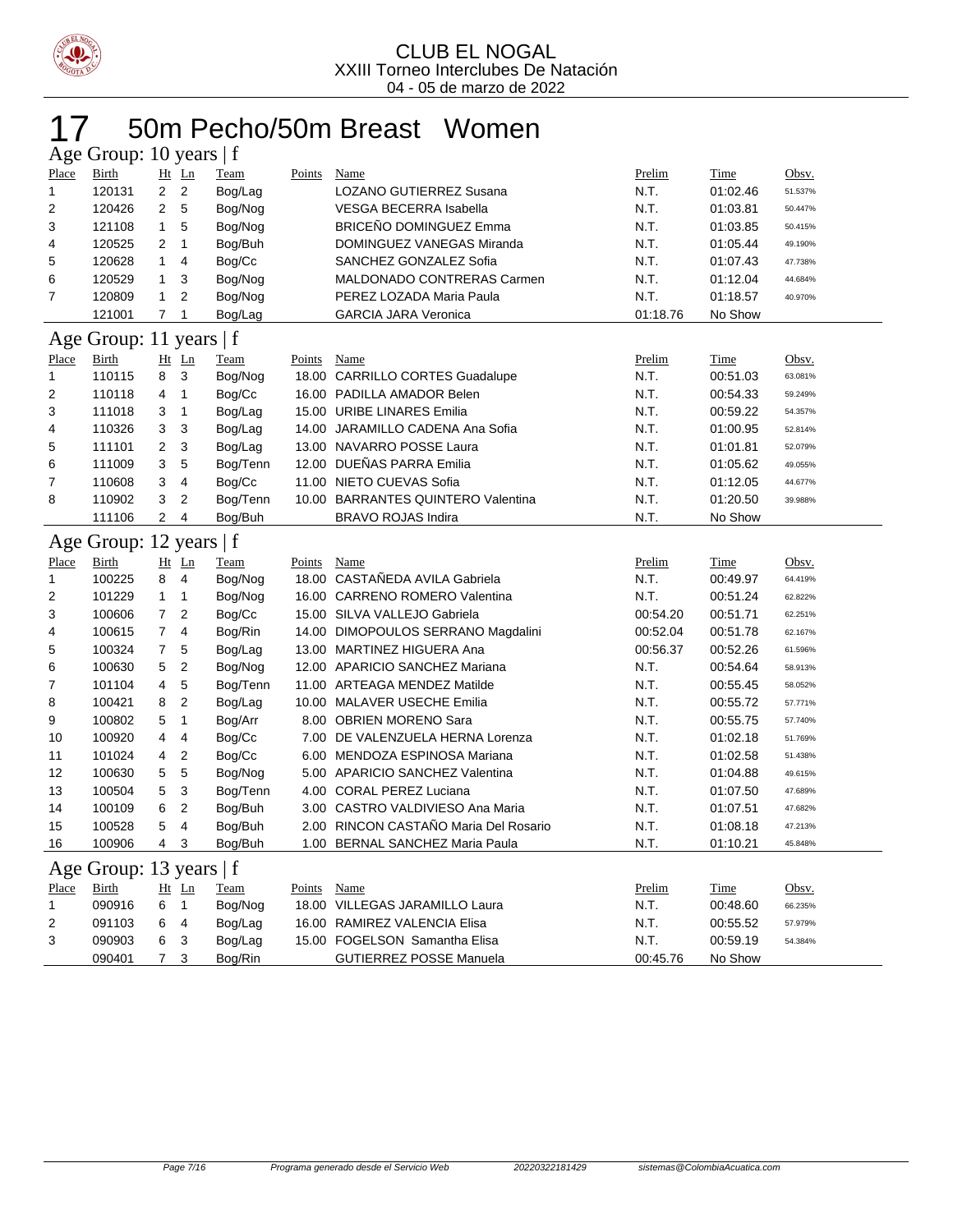

## 18 50m Pecho/50m Breast Men

| Age Group: 11 years   m    |                     |                |                |              |        |                                 |          |          |         |  |
|----------------------------|---------------------|----------------|----------------|--------------|--------|---------------------------------|----------|----------|---------|--|
| Place                      | Birth               |                | $Ht$ Ln        | Team         | Points | Name                            | Prelim   | Time     | Obsv.   |  |
|                            | 110115              | 1              | 5              | Bog/Nog      |        | <b>CARRILLO CORTES Lorenzo</b>  | N.T.     | 00:51.01 | 53.558% |  |
| 2                          | 111212              | 3              | 2              | Bog/Lag      |        | SANABRIA LJUJIC Demian          | 00:56.39 | 00:55.98 | 48.803% |  |
| 3                          | 110817              | 1              | 1              | Bog/Nog      |        | DEMMER ALVARET Esteban          | N.T.     | 01:00.80 | 44.934% |  |
| 4                          | 111006              | 3              | 1              | Bog/Lag      |        | <b>BUITRAGO GONGORA David</b>   | 01:11.13 | 01:06.19 | 41.275% |  |
| Age Group: 12 years  <br>m |                     |                |                |              |        |                                 |          |          |         |  |
| Place                      | Birth               |                | $Ht$ Ln        | <b>Team</b>  | Points | Name                            | Prelim   | Time     | Obsv.   |  |
| 1                          | 100114              | 3              | 3              | Bog/Lag      | 18.00  | PEREA FRANCO Simon              | 00:47.92 | 00:48.20 | 56.680% |  |
| 2                          | 100326              | 1              | 2              | Bog/Rin      |        | 16.00 VALERO LANDI Mario Andres | N.T.     | 00:50.68 | 53.907% |  |
| 3                          | 100618              | 3              | 4              | Bog/Cc       |        | 15.00 RESTREPO SILVA Juan       | 00:54.63 | 00:54.01 | 50.583% |  |
| 4                          | 100311              |                | 4              | Bog/Arr      |        | 14.00 FERNANDEZ GIRALDO Pablo   | N.T.     | 00:54.39 | 50.230% |  |
| 5                          | 100301              |                | 3              | Bog/Arr      |        | 13.00 SOTO OLANO Nicolas        | N.T.     | 01:17.83 | 35.102% |  |
|                            | Age Group: 13 years |                |                | $\mid$ m     |        |                                 |          |          |         |  |
| Place                      | Birth               |                | $Ht$ Ln        | Team         | Points | Name                            | Prelim   | Time     | Obsv.   |  |
| $\mathbf 1$                | 091116              | $\overline{2}$ | -1             | Bog/Cc       | 18.00  | NIETO SILVA Rafael              | N.T.     | 00:51.08 | 53.485% |  |
| 2                          | 091025              | 3              | 5              | Bog/Cc       | 16.00  | BELTZ CAICEDO Joaquin           | 00:57.99 | 00:53.10 | 51.450% |  |
| 3                          | 090103              | $\overline{2}$ | 5              | Bog/Nog      |        | 15.00 CHAVEZ NOY Daniel         | N.T.     | 00:57.57 | 47.455% |  |
|                            | Age Group: 14 years |                |                | $\mathsf{m}$ |        |                                 |          |          |         |  |
| Place                      | Birth               |                | $Ht$ Ln        | Team         | Points | Name                            | Prelim   | Time     | Obsv.   |  |
|                            | 080824              | $\overline{2}$ | 3              | Bog/Lag      | 18.00  | MOSKOVICH Matan                 | N.T.     | 00:46.86 | 58.301% |  |
| 2                          | 081228              | 2              | $\overline{2}$ | Bog/Arr      | 16.00  | PEREZ MILLAN Esteban            | N.T.     | 00:49.57 | 55.114% |  |
| 3                          | 081003              | 2              | 4              | Boa/Cc       |        | 15.00 SANCHEZ DE TAGLE Joaquin  | N.T.     | 00:51.45 | 53.100% |  |

#### 19 50m Mariposa/50m Fly Women

| Age Group: 14 years   f |  |  |
|-------------------------|--|--|
|-------------------------|--|--|

| Place | Birth                     |  | $Ht$ Ln | Team    | Points | Name                            | Prelim   | Time     | Obsv.   |  |
|-------|---------------------------|--|---------|---------|--------|---------------------------------|----------|----------|---------|--|
|       | 080826                    |  |         | Bog/Rin |        | 18.00 RIEBOW KUNOS Sara         | 00:44.43 | 00:43.61 | 61.316% |  |
| 2     | 081120                    |  | 4       | Boa/Rin |        | 16.00 GALLON GOLDSTUECKER Belen | 00:44.69 | 00:45.30 | 59.029% |  |
|       | Age Group: 15 years $ f $ |  |         |         |        |                                 |          |          |         |  |
| Place | Birth                     |  | Ht Ln   | Team    | Points | Name                            | Prelim   | Time     | Obsv.   |  |
|       | 070407                    |  |         | Bog/Nog |        | 18.00 VILLEGAS JARAMILLO Sara   | N.T.     | 00:40.47 | 66.074% |  |
| 2     | 070830                    |  | -5      | Bog/Nog |        | 16.00 ARBOLEDA CALDERON Sofia   | N.T.     | 00:41.95 | 63.743% |  |

## 21 50m Mariposa/50m Fly Women

Age Group: Jb 16y-17y | f

| Place | Birth                  |                | $Ht$ Ln        | Team     | Points | Name                                  | Prelim   | Time     | Obsv.   |  |  |  |  |  |
|-------|------------------------|----------------|----------------|----------|--------|---------------------------------------|----------|----------|---------|--|--|--|--|--|
|       | 060130                 | $\overline{2}$ | -3             | Bog/Nog  |        | 18.00 CARRILLO CORTES Valentina       | 00:31.80 | 00:33.97 | 78.717% |  |  |  |  |  |
| 2     | 060522                 |                | 2              | Bog/Buh  |        | 16.00 VALBUENA MORENO Marla Alejandra | 00:41.33 | 00:41.33 | 64.699% |  |  |  |  |  |
|       | Age Group: Mayores   f |                |                |          |        |                                       |          |          |         |  |  |  |  |  |
| Place | Birth                  | Ht             | $\mathbf{L}$ n | Team     | Points | Name                                  | Prelim   | Time     | Obsv.   |  |  |  |  |  |
| 1     | 021202                 |                | $\overline{4}$ | Bog/Nog  |        | 18.00 PINILLA OSPINA Sofia            | N.T.     | 00:36.22 | 73.827% |  |  |  |  |  |
| 2     | 020330                 |                | 3              | Bog/Buh  |        | 16.00 CONTRERAS ABRIL Sofia           | N.T.     | 00:37.19 | 71.901% |  |  |  |  |  |
| 3     | 010420                 | $\mathbf{2}$   | 5              | Bog/Buh  |        | 15.00 ANZOLA ROLON Sofia Abigail      | N.T.     | 00:41.98 | 63.697% |  |  |  |  |  |
| 4     | 020204                 | 2              |                | Bog/Nog  |        | 14.00 SAMUDIO ROMERO Valentina        | N.T.     | 00:42.30 | 63.215% |  |  |  |  |  |
| 5     | 950326                 | 2 <sub>2</sub> |                | Bog/Tenn |        | 13.00 PEREZ LONDOÑO Laura Maria       | N.T.     | 00:47.84 | 55.895% |  |  |  |  |  |
|       | 821015                 | 2              | 4              | Bog/Cc   |        | AJKAY ROMERO Margarita                | N.T.     | No Show  |         |  |  |  |  |  |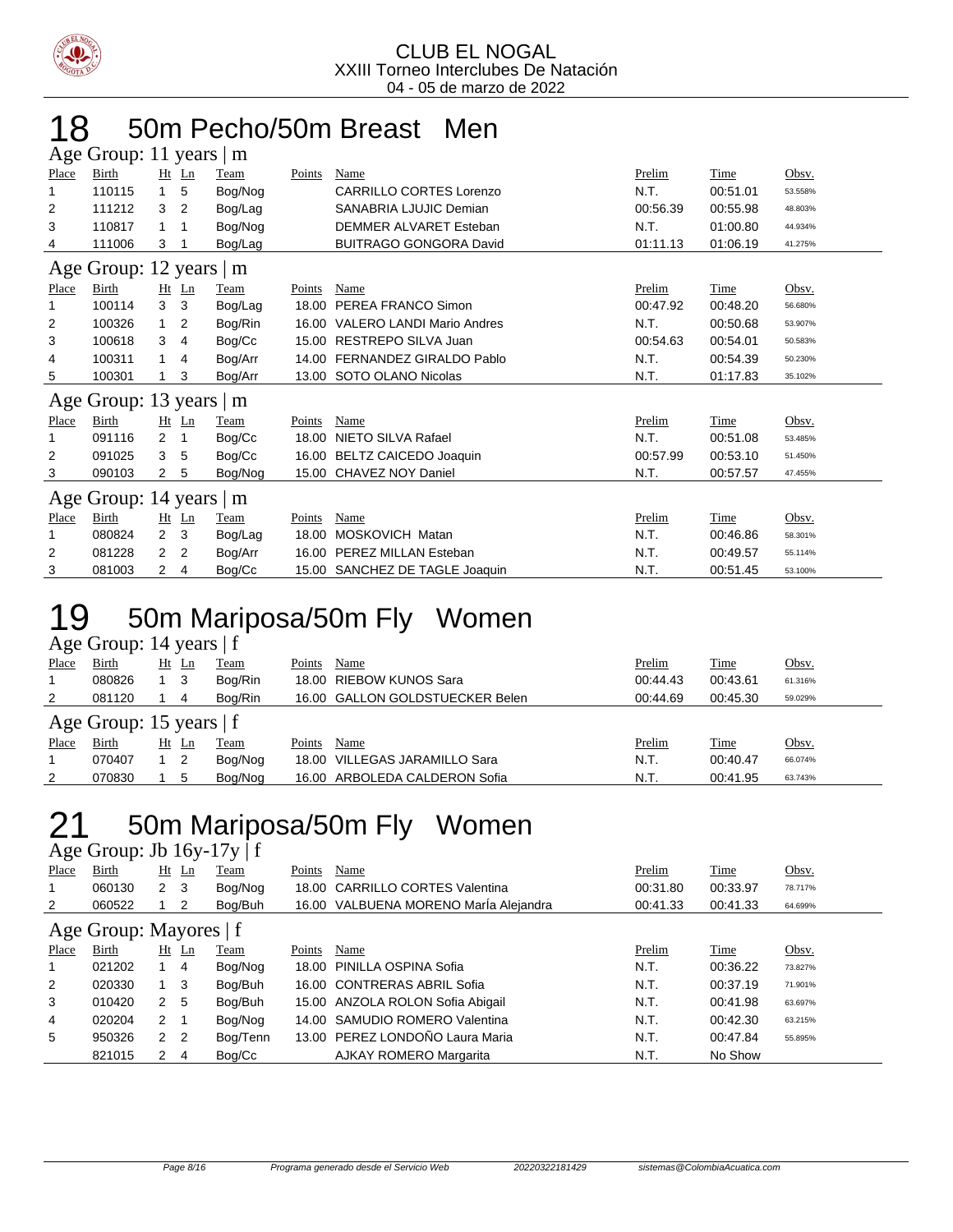

# 22 50m Mariposa/50m Fly Men

|                | Age Group: Jb $17y-18y \mid m$ |                |                |         |        |                                      |          |                     |         |  |  |  |
|----------------|--------------------------------|----------------|----------------|---------|--------|--------------------------------------|----------|---------------------|---------|--|--|--|
| Place          | Birth                          |                | $Ht$ Ln        | Team    | Points | Name                                 | Prelim   | Time                | Obsv.   |  |  |  |
|                | 050727                         | $\mathbf{2}$   | -4             | Bog/Rin |        | 18.00 ORREGO RUBIANO Sebastian       | 00:28.71 | 00:30.07            | 79.781% |  |  |  |
| $\overline{2}$ | 041005                         | 2 <sub>3</sub> |                | Bog/Rin |        | 16.00 ACEVEDO ACEVEDO Nicolas        | 00:28.37 | 00:30.42            | 78.863% |  |  |  |
| 3              | 051007                         |                | $\overline{2}$ | Bog/Nog |        | 15.00 CAICEDO SAAVEDRA Martin Camilo | N.T.     | 00:33.40            | 71.826% |  |  |  |
|                | 040406                         |                | 4              | Bog/Lag |        | <b>GUTIERREZ GOMEZ Miquel</b>        | N.T.     | No Show             |         |  |  |  |
|                | Age Group: Mayores   m         |                |                |         |        |                                      |          |                     |         |  |  |  |
| Place          | Birth                          | Ht             | Ln             | Team    | Points | Name                                 | Prelim   | Time                | Obsv.   |  |  |  |
|                | 970410                         | 2 <sub>2</sub> |                | Bog/Rin |        | 18.00 GARCIA URIBE Joaquin           | N.T.     | 00:29.01            | 82.696% |  |  |  |
| 2              | 030402                         | $1 \quad 3$    |                | Bog/Lag |        | 16.00 OMARINI URIBE Felipe           | N.T.     | 00:31.07            | 77.213% |  |  |  |
|                | 010427                         | 2              | 5              | Bog/Nog |        | LIBOS MOLINA Kevin Michel            | N.T.     | <b>Disqualified</b> |         |  |  |  |
|                |                                |                |                |         |        |                                      |          |                     |         |  |  |  |

# 23 25m Espalda/25m Back Women

|                           | Age Group: 07 years   f |              |                |          |        |                                |        |          |        |  |  |  |  |
|---------------------------|-------------------------|--------------|----------------|----------|--------|--------------------------------|--------|----------|--------|--|--|--|--|
| Place                     | Birth                   |              | $Ht$ Ln        | Team     | Points | Name                           | Prelim | Time     | Obsv.  |  |  |  |  |
|                           | 150105                  |              | 2              | Bog/Arr  |        | SANTAMARIA TOCARRUNCHO Valeria | N.T.   | 00:32.97 | 0.000% |  |  |  |  |
|                           | Age Group: 08 years   f |              |                |          |        |                                |        |          |        |  |  |  |  |
| Place                     | Birth                   |              | <u>Ht Ln</u>   | Team     | Points | Name                           | Prelim | Time     | Obsv.  |  |  |  |  |
|                           | 140116                  |              | 4              | Bog/Lag  |        | SANABRIA LJUJIC Cloe           | N.T.   | 00:32.43 | 0.000% |  |  |  |  |
| Age Group: 09 years $ f $ |                         |              |                |          |        |                                |        |          |        |  |  |  |  |
|                           |                         |              |                |          |        |                                |        |          |        |  |  |  |  |
| Place                     | Birth                   |              | <u>Ht Ln</u>   | Team     | Points | Name                           | Prelim | Time     | Obsv.  |  |  |  |  |
| 1                         | 130404                  | $\mathbf{2}$ | -4             | Bog/Cc   |        | <b>ONEILL IBLA Megan</b>       | N.T.   | 00:25.30 | 0.000% |  |  |  |  |
| $\overline{2}$            | 130925                  | $1 \quad 3$  |                | Bog/Tenn |        | <b>CORAL PEREZ Leticia</b>     | N.T.   | 00:26.44 | 0.000% |  |  |  |  |
| 3                         | 130623                  | 2            | $\overline{2}$ | Bog/Buh  |        | ARBELAEZ AYALA Lucciana        | N.T.   | 00:28.43 | 0.000% |  |  |  |  |

# 24 25m Espalda/25m Back Men

|                | Age Group: 08 years   m   |                      |                |          |        |                                   |          |          |        |
|----------------|---------------------------|----------------------|----------------|----------|--------|-----------------------------------|----------|----------|--------|
| Place          | Birth                     |                      | $Ht$ Ln        | Team     | Points | Name                              | Prelim   | Time     | Obsv.  |
|                | 140118                    |                      |                | Bog/Cc   |        | <b>MORALES AJAKAY Tomas</b>       | N.T.     | 00:23.73 | 0.000% |
| 2              | 140423                    | 2                    | -3             | Bog/Arr  |        | <b>LIZARAZO PINZON Emilio</b>     | 00:41.19 | 00:33.60 | 0.000% |
|                | Age Group: 10 years $ m $ |                      |                |          |        |                                   |          |          |        |
| Place          | Birth                     |                      | $Ht$ Ln        | Team     | Points | Name                              | Prelim   | Time     | Obsv.  |
|                | 121113                    | $\mathbf{1}$         | 5              | Bog/Nog  |        | <b>GOMEZ OSPINA Salomon</b>       | N.T.     | 00:22.45 | 0.000% |
| $\overline{2}$ | 120402                    | $\mathbf{2}^{\circ}$ | 4              | Bog/Cc   |        | <b>HOLLMAN STEPHANOU Miquel</b>   | N.T.     | 00:23.61 | 0.000% |
| 3              | 120902                    |                      | -3             | Bog/Cc   |        | MORALES AJKAY Joaquin             | N.T.     | 00:25.14 | 0.000% |
| 4              | 120407                    | 2                    | $\overline{2}$ | Bog/Lag  |        | MUÑOZ FACUSEH Juan Martin         | N.T.     | 00:25.19 | 0.000% |
| 5              | 120411                    | $\mathbf{2}$         | 5              | Bog/Lag  |        | <b>CARRILLO AREVALO Nicolas</b>   | N.T.     | 00:26.51 | 0.000% |
| 6              | 120909                    |                      | 4              | Bog/Tenn |        | RAMIREZ ACERO Agustin Omar        | N.T.     | 00:27.40 | 0.000% |
|                | 120912                    |                      | $\overline{2}$ | Bog/Buh  |        | <b>MEDINA REYES Nicolas</b>       | N.T.     | 00:27.51 | 0.000% |
| 8              | 120512                    | 2                    |                | Boa/Tenn |        | <b>GUTIERREZ SILVA Jose Tomas</b> | N.T.     | 00:29.43 | 0.000% |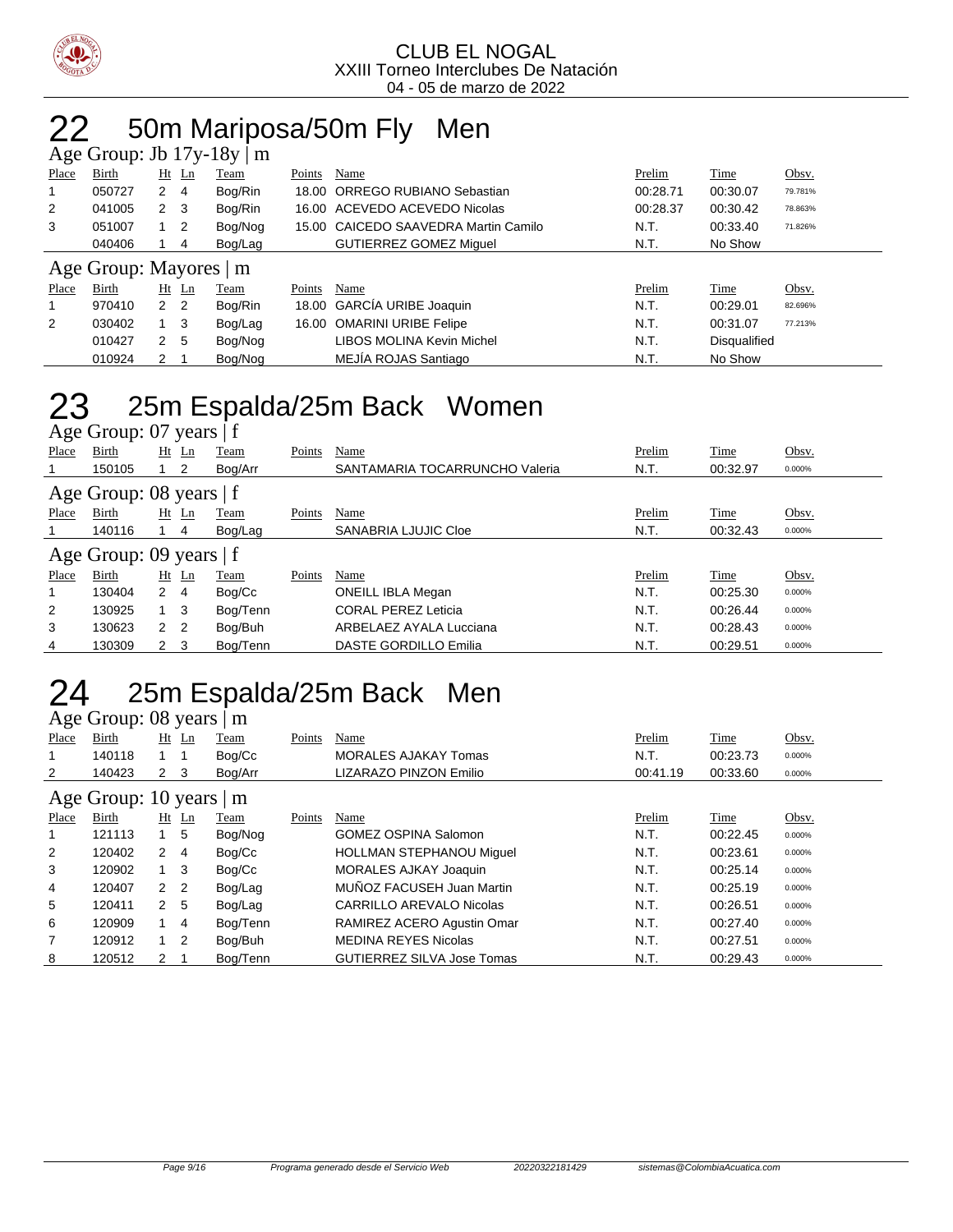

## 25 50m Libre/50m Free Women

|          | Age Group: 10 years   f |                 |                |                    |               |                                                          |                  |                      |         |
|----------|-------------------------|-----------------|----------------|--------------------|---------------|----------------------------------------------------------|------------------|----------------------|---------|
| Place    | <b>Birth</b>            |                 | Ht Ln          | <b>Team</b>        | <b>Points</b> | Name                                                     | Prelim           | Time                 | Obsv.   |
| 1        | 121108                  | $\mathbf{1}$    | $\overline{c}$ | Bog/Nog            |               | <b>BRICEÑO DOMINGUEZ Emma</b>                            | N.T.             | 00:43.70             | 57.460% |
| 2        | 120529                  | 2               | 2              | Bog/Nog            |               | MALDONADO CONTRERAS Carmen                               | N.T.             | 00:44.97             | 55.837% |
| 3        | 121001                  | 9               | 1              | Bog/Lag            |               | <b>GARCIA JARA Veronica</b>                              | 00:54.89         | 00:47.93             | 52.389% |
| 4        | 120426                  | 2               | 3              | Bog/Nog            |               | <b>VESGA BECERRA Isabella</b>                            | N.T.             | 00:48.40             | 51.880% |
| 5        | 120809                  | $\mathbf{1}$    | 3              | Bog/Nog            |               | PEREZ LOZADA Maria Paula                                 | N.T.             | 00:51.29             | 48.957% |
| 6        | 120319                  | 3               | 1              | Bog/Buh            |               | LORA GIRALDO Valentina                                   | N.T.             | 00:52.32             | 47.993% |
| 7        | 120525                  | 2               | 4              | Bog/Buh            |               | DOMINGUEZ VANEGAS Miranda                                | N.T.             | 00:52.89             | 47.476% |
| 8        | 120131                  | 3               | 5              | Bog/Lag            |               | LOZANO GUTIERREZ Susana                                  | N.T.             | 00:53.97             | 46.526% |
| 9        | 121002                  | 1               | 4              | Bog/Arr            |               | <b>VILLA RIVERA Melissa</b>                              | N.T.             | 01:31.02             | 27.587% |
|          | 120628                  | 2               | 5              | Bog/Cc             |               | SANCHEZ GONZALEZ Sofia                                   | N.T.             | No Show              |         |
|          | Age Group: 11 years   f |                 |                |                    |               |                                                          |                  |                      |         |
| Place    | <b>Birth</b>            |                 | $Ht$ Ln        | Team               | Points        | Name                                                     | Prelim           | <b>Time</b>          | Obsv.   |
| 1        | 110115                  | 5               | $\overline{2}$ | Bog/Nog            |               | 18.00 CARRILLO CORTES Guadalupe                          | N.T.             | 00:39.55             | 63.489% |
| 2        | 110118                  | 5               | 5              | Bog/Cc             |               | 16.00 PADILLA AMADOR Belen                               | N.T.             | 00:40.06             | 62.681% |
| 3        | 110524                  | 4               | 4              | Bog/Nog            |               | 15.00 OLARTE URIBE Mariana                               | N.T.             | 00:41.02             | 61.214% |
| 4        | 110428                  | 1               | 1              | Bog/Lag            |               | 14.00 LARGACHA DIAZ Isabella                             | N.T.             | 00:44.00             | 57.068% |
| 5        | 111106                  | 3               | $\overline{2}$ | Bog/Buh            |               | 13.00 BRAVO ROJAS Indira                                 | N.T.             | 00:47.14             | 53.267% |
| 6        | 110912                  | 4               | 1              | Bog/Lag            |               | 12.00 CARVAJALINO LOPEZ Carmen                           | N.T.             | 00:48.07             | 52.236% |
|          | 111009                  |                 | 3              | Bog/Tenn           |               | 11.00 DUEÑAS PARRA Emilia                                | N.T.             | 00:48.79             | 51.465% |
| 7<br>8   | 110608                  | 3<br>4          | 2              | Bog/Cc             |               | 10.00 NIETO CUEVAS Sofia                                 | N.T.             | 00:49.00             | 51.245% |
| 9        | 111018                  | 3               | 4              | Bog/Lag            | 8.00          | <b>URIBE LINARES Emilia</b>                              | N.T.             | 00:50.30             | 49.920% |
|          | 110316                  | 5               | 1              | Bog/Nog            |               | 7.00 GUERRERO NAVARRO Sofia                              | N.T.             |                      | 49.014% |
| 10       |                         |                 |                |                    |               |                                                          |                  | 00:51.23             |         |
| 11       | 110902                  | 4               | 5              | Bog/Tenn           |               | 6.00 BARRANTES QUINTERO Valentina                        | N.T.             | 00:52.43             | 47.892% |
| 12       | 110326                  | 4               | 3              | Bog/Lag            |               | 5.00 JARAMILLO CADENA Ana Sofia                          | N.T.             | 00:54.21             | 46.320% |
|          | Age Group: 12 years   f |                 |                |                    |               |                                                          |                  |                      |         |
|          |                         |                 |                |                    |               |                                                          |                  |                      |         |
| Place    | <b>Birth</b>            |                 | $Ht$ Ln        | <b>Team</b>        | Points        | Name                                                     | Prelim           | <b>Time</b>          | Obsv.   |
| 1        | 100606                  | 9               | $\overline{4}$ | Bog/Cc             |               | 18.00 SILVA VALLEJO Gabriela                             | 00:35.40         | 00:34.40             | 72.994% |
| 2        | 100225                  | 7               | 3              | Bog/Nog            |               | 16.00 CASTAÑEDA AVILA Gabriela                           | N.T.             | 00:35.51             | 70.712% |
| 3        | 100615                  | 6               | 3              | Bog/Rin            | 15.00         | DIMOPOULOS SERRANO Magdalini                             | N.T.             | 00:37.83             | 66.376% |
| 4        | 100324                  | 9               | 2              | Bog/Lag            |               | 14.00 MARTINEZ HIGUERA Ana                               | 00:47.92         | 00:38.69             | 64.900% |
| 5        | 100630                  | 6               | 4              | Bog/Nog            |               | 13.00 APARICIO SANCHEZ Mariana                           | N.T.             | 00:39.29             | 63.909% |
| 6        | 100630                  | 6               | 2              | Bog/Nog            |               | 12.00 APARICIO SANCHEZ Valentina                         | N.T.             | 00:42.43             | 59.180% |
| 7        | 100802                  | 9               | 5              | Bog/Arr            |               | 11.00 OBRIEN MORENO Sara                                 | 00:48.30         | 00:43.73             | 57.421% |
| 8        | 101104                  | 5               | 4              | Bog/Tenn           |               | 10.00 ARTEAGA MENDEZ Matilde                             | N.T.             | 00:44.76             | 56.099% |
| 9        | 100421                  | 7               | 2              | Bog/Lag            |               | 8.00 MALAVER USECHE Emilia                               | N.T.             | 00:45.48             | 55.211% |
| 10       | 100109                  | 8               | 1              | Bog/Buh            |               | 7.00 CASTRO VALDIVIESO Ana Maria                         | N.T.             | 00:46.95             | 53.482% |
|          |                         | 7               | 5              |                    |               |                                                          |                  |                      | 52.280% |
| 11<br>12 | 100504<br>100310        | $7\overline{ }$ | 4              | Bog/Tenn           |               | 6.00 CORAL PEREZ Luciana<br>5.00 QUIROGA FORERO Samantha | N.T.<br>N.T.     | 00:48.03<br>00:51.33 | 48.919% |
|          |                         |                 |                | Bog/Nog            |               |                                                          |                  |                      | 48.776% |
| 13       | 101024                  | 5               | 3              | Bog/Cc             |               | 4.00 MENDOZA ESPINOSA Mariana                            | N.T.             | 00:51.48             | 48.672% |
| 14       | 100906                  | 6               | 5              | Bog/Buh            |               | 3.00 BERNAL SANCHEZ Maria Paula                          | N.T.             | 00:51.59             |         |
| 15       | 100528                  | 7               | 1              | Bog/Buh            |               | 2.00 RINCON CASTAÑO Maria Del Rosario                    | N.T.             | 00:58.31             | 43.063% |
|          | 100920                  | 6               | 1              | Bog/Cc             |               | DE VALENZUELA HERNA Lorenza                              | N.T.             | Disqualified         |         |
|          | 101229                  | 1               | 5              | Bog/Nog            |               | CARRENO ROMERO Valentina                                 | N.T.             | No Show              |         |
|          | Age Group: 13 years   f |                 |                |                    |               |                                                          |                  |                      |         |
| Place    | Birth                   |                 | Ht Ln          | <b>Team</b>        | Points Name   |                                                          | Prelim           | <b>Time</b>          | Obsv.   |
| 1        | 090726                  | 8               | 3              | Bog/Tenn           |               | 18.00 UPEGUI GOMEZ Laura                                 | N.T.             | 00:36.89             | 68.067% |
| 2        | 090916                  | 8               | 2              | Bog/Nog            |               | 16.00 VILLEGAS JARAMILLO Laura                           | N.T.             | 00:40.26             | 62.370% |
| 3        | 090903                  | 8               | 4              | Bog/Lag            |               | 15.00 FOGELSON Samantha Elisa                            | N.T.             | 00:41.97             | 59.828% |
| 4        | 091103<br>090401        | 8<br>9          | 5<br>3         | Bog/Lag<br>Bog/Rin |               | 14.00 RAMIREZ VALENCIA Elisa<br>GUTIERREZ POSSE Manuela  | N.T.<br>00:34.59 | 00:42.14<br>No Show  | 59.587% |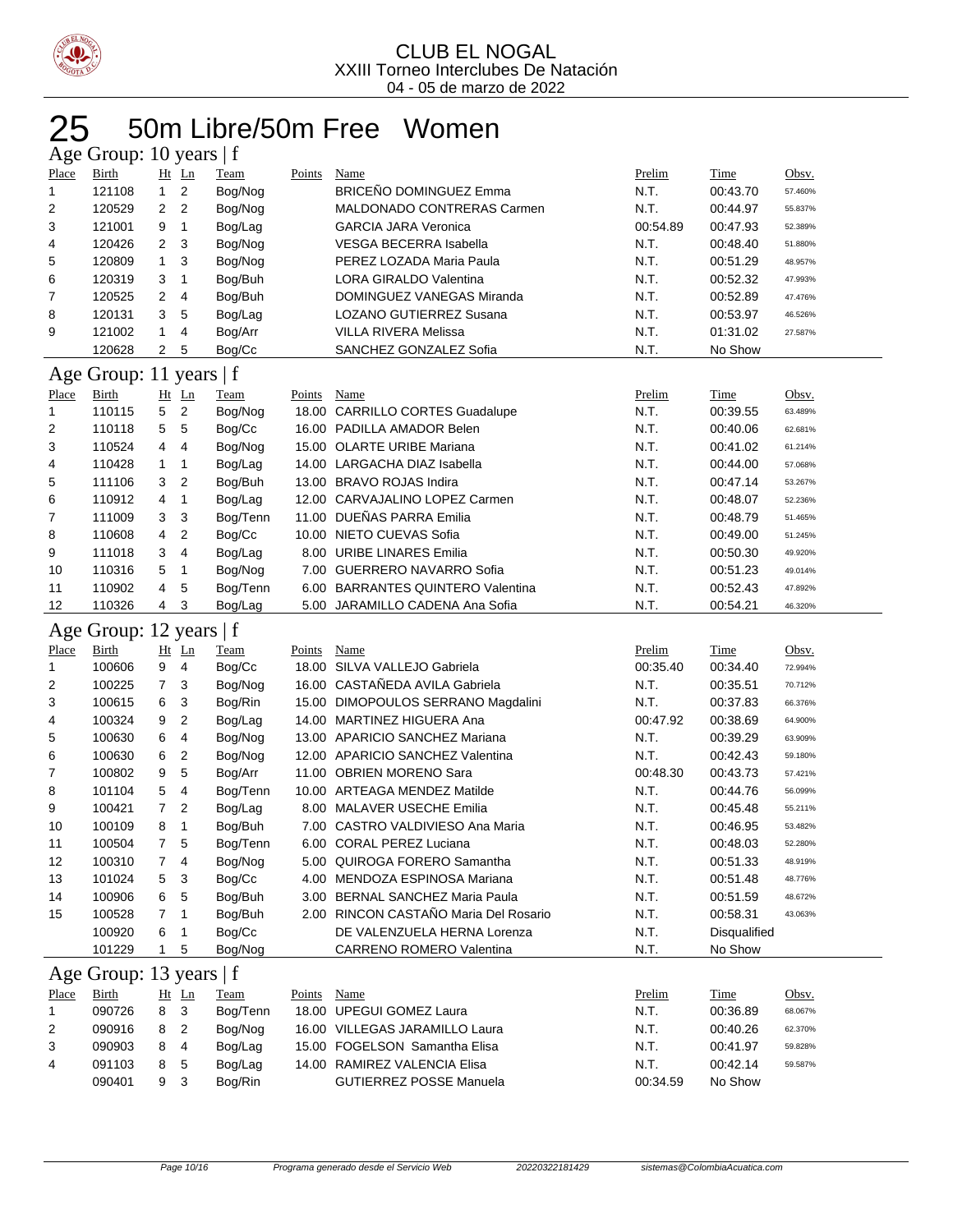

Continuing... Event: 26 50m Libre/50m Free Age Group: 11 YEARS | M

## 26 50m Libre/50m Free Men

|       | Age Group: 11 years $\vert$ m |                |       |          |        |                                 |          |              |         |  |  |  |
|-------|-------------------------------|----------------|-------|----------|--------|---------------------------------|----------|--------------|---------|--|--|--|
| Place | Birth                         |                | Ht Ln | Team     | Points | Name                            | Prelim   | Time         | Obsv.   |  |  |  |
| 1     | 111006                        | 3              | 5     | Bog/Lag  |        | <b>BUITRAGO GONGORA David</b>   | 00:49.10 | 00:41.18     | 54.687% |  |  |  |
| 2     | 111212                        | 3              | 4     | Bog/Lag  |        | SANABRIA LJUJIC Demian          | 00:42.02 | 00:41.19     | 54.673% |  |  |  |
| 3     | 110823                        | 1              | 5     | Bog/Cc   |        | <b>HERRERA VERGARA Emilio</b>   | N.T.     | 00:42.45     | 53.051% |  |  |  |
| 4     | 110817                        | 1              | 2     | Bog/Nog  |        | <b>DEMMER ALVARET Esteban</b>   | N.T.     | 00:54.51     | 41.314% |  |  |  |
|       | 110115                        |                | 4     | Bog/Nog  |        | <b>CARRILLO CORTES Lorenzo</b>  | N.T.     | Disqualified |         |  |  |  |
|       | Age Group: 12 years   m       |                |       |          |        |                                 |          |              |         |  |  |  |
| Place | Birth                         |                | Ht Ln | Team     | Points | Name                            | Prelim   | Time         | Obsv.   |  |  |  |
| 1     | 100326                        | $\overline{4}$ | 4     | Bog/Rin  |        | 18.00 VALERO LANDI Mario Andres | 00:35.96 | 00:36.05     | 62.469% |  |  |  |
| 2     | 100618                        | 4              | 5     | Bog/Cc   |        | 16.00 RESTREPO SILVA Juan       | 00:38.08 | 00:38.35     | 58.722% |  |  |  |
| 3     | 100114                        | 3              | 3     | Bog/Lag  |        | 15.00 PEREA FRANCO Simon        | 00:39.25 | 00:38.53     | 58.448% |  |  |  |
| 4     | 100311                        | 1              | 3     | Bog/Arr  |        | 14.00 FERNANDEZ GIRALDO Pablo   | N.T.     | 00:40.06     | 56.216% |  |  |  |
| 5     | 100301                        | 2              |       | Bog/Arr  |        | 13.00 SOTO OLANO Nicolas        | N.T.     | 00:41.07     | 54.833% |  |  |  |
|       | Age Group: 13 years $\vert$ m |                |       |          |        |                                 |          |              |         |  |  |  |
| Place | Birth                         |                | Ht Ln | Team     | Points | Name                            | Prelim   | Time         | Obsv.   |  |  |  |
| 1     | 091025                        | 4              | 2     | Bog/Cc   | 18.00  | <b>BELTZ CAICEDO Joaquin</b>    | 00:37.67 | 00:36.58     | 61.564% |  |  |  |
| 2     | 090210                        | 2              | 2     | Bog/Nog  |        | 16.00 NARANJO RANGEL Tomas      | N.T.     | 00:37.28     | 60.408% |  |  |  |
| 3     | 091116                        | 4              | 1     | Bog/Cc   |        | 15.00 NIETO SILVA Rafael        | 00:38.61 | 00:39.26     | 57.361% |  |  |  |
| 4     | 091230                        | 2              | 5     | Bog/Tenn |        | 14.00 NIETO VELEZ Pablo         | N.T.     | 00:39.74     | 56.668% |  |  |  |
| 5     | 091112                        | 3              | 2     | Bog/Lag  |        | 13.00 GARCIA JARA Samuel        | 00:43.76 | 00:39.86     | 56.498% |  |  |  |
| 6     | 090103                        | 2              | 4     | Bog/Nog  |        | 12.00 CHAVEZ NOY Daniel         | N.T.     | 00:44.04     | 51.135% |  |  |  |
|       | Age Group: 14 years   m       |                |       |          |        |                                 |          |              |         |  |  |  |
| Place | Birth                         |                | Ht Ln | Team     | Points | Name                            | Prelim   | Time         | Obsv.   |  |  |  |
| 1     | 080310                        | 4              | 3     | Bog/Cc   | 18.00  | HOLLMANN STEPHANOU Ignacio      | 00:31.91 | 00:32.66     | 68.953% |  |  |  |
| 2     | 080824                        | 3              | 1     | Bog/Lag  |        | 16.00 MOSKOVICH Matan           | N.T.     | 00:35.17     | 64.032% |  |  |  |
| 3     | 081228                        | 2              | 3     | Bog/Arr  |        | 15.00 PEREZ MILLAN Esteban      | N.T.     | 00:36.47     | 61.749% |  |  |  |

#### 100m Libre/100m Free Women 100m Lib<br>Age Group: 14 years | f

| Place          | Birth                   | Ht                   | Ln  | Team     | Points | Name                            | Prelim   | Time     | Obsv.   |
|----------------|-------------------------|----------------------|-----|----------|--------|---------------------------------|----------|----------|---------|
|                | 080522                  | $\overline{2}$       | -3  | Bog/Tenn |        | 18.00 GARCÍA HOYOS Sofia        | 01:12.47 | 01:13.06 | 75.568% |
| 2              | 080820                  |                      | -2  | Bog/Lag  |        | 16.00 CUERVO LINARES Luciana    | N.T.     | 01:19.70 | 69.272% |
| 3              | 080207                  | $\mathbf{2}$         | 5   | Bog/Cc   |        | 15.00 NIETO SILVA Alicia        | 01:25.24 | 01:20.61 | 68.490% |
| 4              | 080826                  | 2                    | - 2 | Bog/Rin  |        | 14.00 RIEBOW KUNOS Sara         | 01:22.10 | 01:22.79 | 66.687% |
| 5              | 081120                  | $\mathbf{2}^{\circ}$ | 4   | Bog/Rin  |        | 13.00 GALLON GOLDSTUECKER Belen | 01:18.77 | 01:23.98 | 65.742% |
|                | Age Group: 15 years   f |                      |     |          |        |                                 |          |          |         |
| Place          | Birth                   | Ht                   | Ln  | Team     | Points | Name                            | Prelim   | Time     | Obsv.   |
|                | 070608                  | 1 3                  |     | Bog/Tenn |        | 18.00 UPEGUI GOMEZ Mariana      | N.T.     | 01:16.03 | 72.616% |
| $\overline{2}$ | 070830                  |                      | -4  | Bog/Nog  |        | 16.00 ARBOLEDA CALDERON Sofia   | N.T.     | 01:23.17 | 66.382% |
| 3              | 070407                  | 2                    |     | Bog/Nog  |        | 15.00 VILLEGAS JARAMILLO Sara   | N.T.     | 01:29.26 | 61.853% |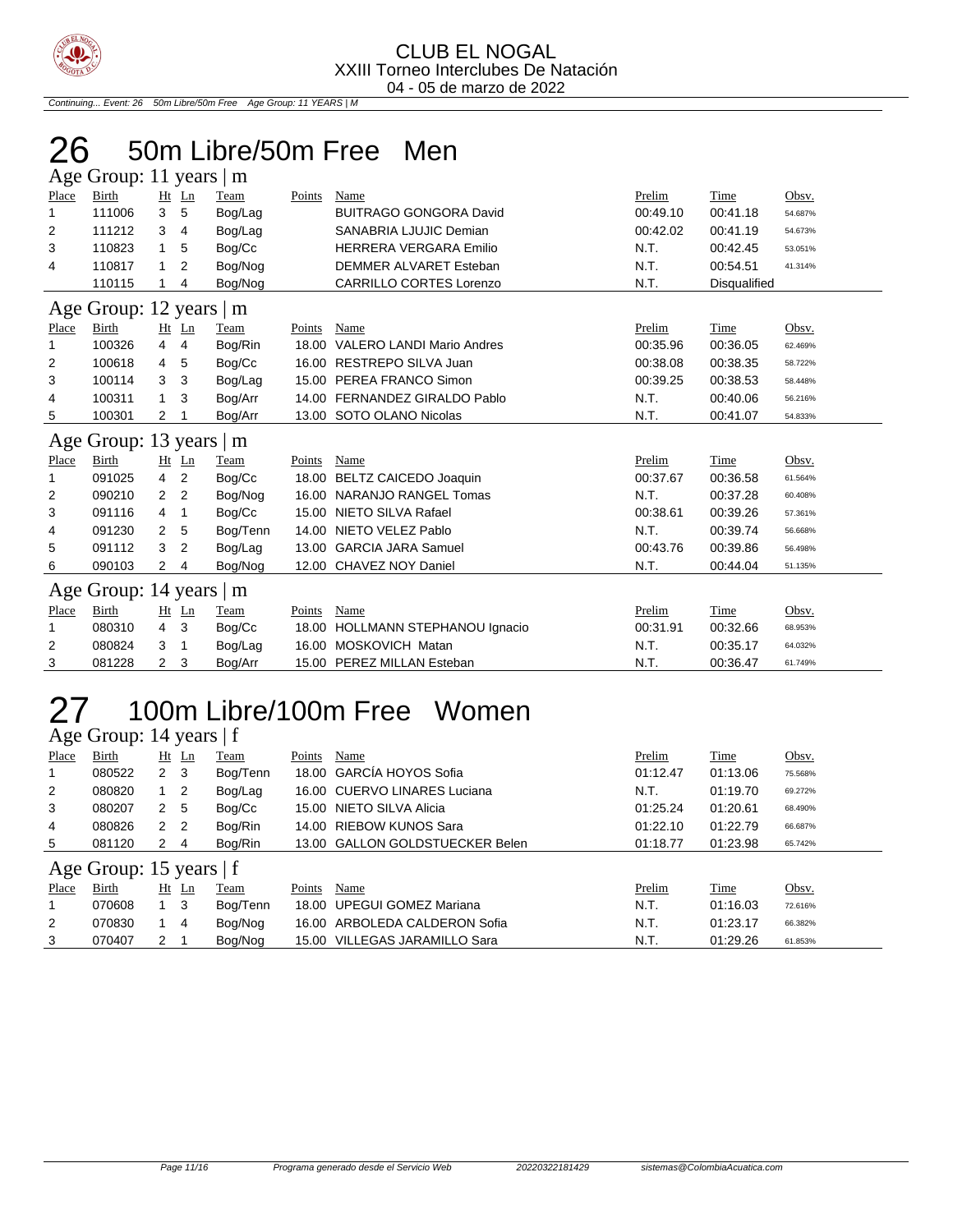

## 28 100m Libre/100m Free Men

| Age Group: 15 years $ m $ |        |       |  |          |             |                                 |          |          |         |  |  |
|---------------------------|--------|-------|--|----------|-------------|---------------------------------|----------|----------|---------|--|--|
| Place                     | Birth  | Ht Ln |  | Team     | Points Name |                                 | Prelim   | Time     | Obsv.   |  |  |
|                           | 070807 | 1 3   |  | Boa/Tenn |             | 18.00 SARRIA MALDONADO Federico | 01:07.70 | 01:05.66 | 76.546% |  |  |
|                           | 070530 | 1 4   |  | Boa/Buh  |             | 16.00 ZEGPI ROLON Tomas         | N.T.     | 01:24.08 | 59.776% |  |  |

#### 29 100m Libre/100m Free Women  $\overline{Age}$  Group: Ib  $16v-17v + 6$

|       | $T_{\rm LSC}$ Oroup. JU TO $y$ – 17 $y \uparrow$ 1 |    |       |          |        |                                       |          |          |         |  |  |  |  |
|-------|----------------------------------------------------|----|-------|----------|--------|---------------------------------------|----------|----------|---------|--|--|--|--|
| Place | Birth                                              | Ht | Ln    | Team     | Points | Name                                  | Prelim   | Time     | Obsv.   |  |  |  |  |
|       | 060130                                             |    | - 3   | Bog/Nog  |        | 18.00 CARRILLO CORTES Valentina       | 01:05.76 | 01:06.98 | 82.428% |  |  |  |  |
| 2     | 060522                                             |    | 4     | Bog/Buh  |        | 16.00 VALBUENA MORENO María Alejandra | 01:11.54 | 01:19.11 | 69.789% |  |  |  |  |
|       | Age Group: Mayores   f                             |    |       |          |        |                                       |          |          |         |  |  |  |  |
| Place | Birth                                              |    | Ht Ln | Team     | Points | Name                                  | Prelim   | Time     | Obsv.   |  |  |  |  |
|       | 021202                                             |    |       | Bog/Nog  |        | 18.00 PINILLA OSPINA Sofia            | N.T.     | 01:16.61 | 72.066% |  |  |  |  |
| 2     | 020204                                             |    | 5     | Bog/Nog  |        | 16.00 SAMUDIO ROMERO Valentina        | N.T.     | 01:17.34 | 71.386% |  |  |  |  |
| 3     | 950326                                             |    |       | Bog/Tenn |        | 15.00 PEREZ LONDOÑO Laura Maria       | N.T.     | 01:37.45 | 56.655% |  |  |  |  |

## 30 100m Libre/100m Free Men

Age Group: Jb  $17y-18y \mid m$ 

| ັ     |                        |                |                            |         |        |                                      |          |             |         |
|-------|------------------------|----------------|----------------------------|---------|--------|--------------------------------------|----------|-------------|---------|
| Place | Birth                  | $Ht$ Ln        |                            | Team    | Points | Name                                 | Prelim   | <b>Time</b> | Obsv.   |
|       | 050727                 | 2 <sub>3</sub> |                            | Bog/Rin |        | 18.00 ORREGO RUBIANO Sebastian       | 00:59.40 | 01:01.18    | 82.151% |
| 2     | 041005                 | 2              | 4                          | Bog/Rin |        | 16.00 ACEVEDO ACEVEDO Nicolas        | 00:59.69 | 01:02.56    | 80.339% |
| 3     | 051007                 |                | $\overline{\phantom{0}}^2$ | Bog/Nog |        | 15.00 CAICEDO SAAVEDRA Martin Camilo | N.T.     | 01:06.21    | 75.910% |
| 4     | 040406                 |                | 4                          | Bog/Lag |        | 14.00 GUTIERREZ GOMEZ Miquel         | N.T.     | 01:12.86    | 68.982% |
|       | Age Group: Mayores   m |                |                            |         |        |                                      |          |             |         |
| Place | Birth                  | $Ht$ Ln        |                            | Team    | Points | Name                                 | Prelim   | Time        | Obsv.   |
|       | 970410                 | 2 <sub>2</sub> |                            | Bog/Rin |        | 18.00 GARCIA URIBE Joaquin           | N.T.     | 00:59.26    | 84.813% |
| 2     | 030402                 |                | - 3                        | Bog/Lag |        | 16.00 OMARINI URIBE Felipe           | N.T.     | 01:02.58    | 80.313% |
| 3     | 010924                 | 2 <sub>1</sub> |                            | Bog/Nog |        | 15.00 MEJÍA ROJAS Santiago           | N.T.     | 01:06.58    | 75.488% |
| 4     | 010427                 | $\mathbf{2}$   | 5                          | Bog/Nog |        | 14.00 LIBOS MOLINA Kevin Michel      | N.T.     | 01:12.56    | 69.267% |
|       |                        |                |                            |         |        |                                      |          |             |         |

# 31 25m Mariposa/25m Fly Women

| Age Group: 07 years $ f $ |                         |    |                |             |        |                                |        |             |        |  |  |
|---------------------------|-------------------------|----|----------------|-------------|--------|--------------------------------|--------|-------------|--------|--|--|
| Place                     | Birth                   | Ht | Ln             | <b>Team</b> | Points | Name                           | Prelim | Time        | Obsv.  |  |  |
|                           | 150105                  |    | 5              | Bog/Arr     |        | SANTAMARIA TOCARRUNCHO Valeria | N.T.   | 00:56.91    | 0.000% |  |  |
|                           | Age Group: 09 years   f |    |                |             |        |                                |        |             |        |  |  |
| Place                     | Birth                   | Ht | -Ln            | Team        | Points | Name                           | Prelim | <b>Time</b> | Obsv.  |  |  |
|                           | 130925                  |    | $\overline{2}$ | Bog/Tenn    |        | <b>CORAL PEREZ Leticia</b>     | N.T.   | 00:30.93    | 0.000% |  |  |
| 2                         | 130623                  |    | 4              | Bog/Buh     |        | ARBELAEZ AYALA Lucciana        | N.T.   | 00:32.91    | 0.000% |  |  |
| 3                         | 130309                  |    | 3              | Bog/Tenn    |        | <b>DASTE GORDILLO Emilia</b>   | N.T.   | 00:39.56    | 0.000% |  |  |

#### 32 25m Mariposa/25m Fly Men

Age Group: 10 years | m

| Place | Birth  | Ht Ln | Team     | Points | Name                            | <u>Prelim</u> | Time     | Obsv.  |
|-------|--------|-------|----------|--------|---------------------------------|---------------|----------|--------|
|       | 121113 | -5    | Boa/Noa  |        | <b>GOMEZ OSPINA Salomon</b>     | N.T.          | 00:22.83 | 0.000% |
| 2     | 120909 |       | Boa/Tenn |        | RAMIREZ ACERO Agustin Omar      | N.T.          | 00:31.46 | 0.000% |
|       | 120402 |       | Boa/Cc   |        | <b>HOLLMAN STEPHANOU Miquel</b> | N.T.          | 00:33.20 | 0.000% |
| 4     | 120912 |       | Boa/Buh  |        | <b>MEDINA REYES Nicolas</b>     | N.T.          | 00:34.00 | 0.000% |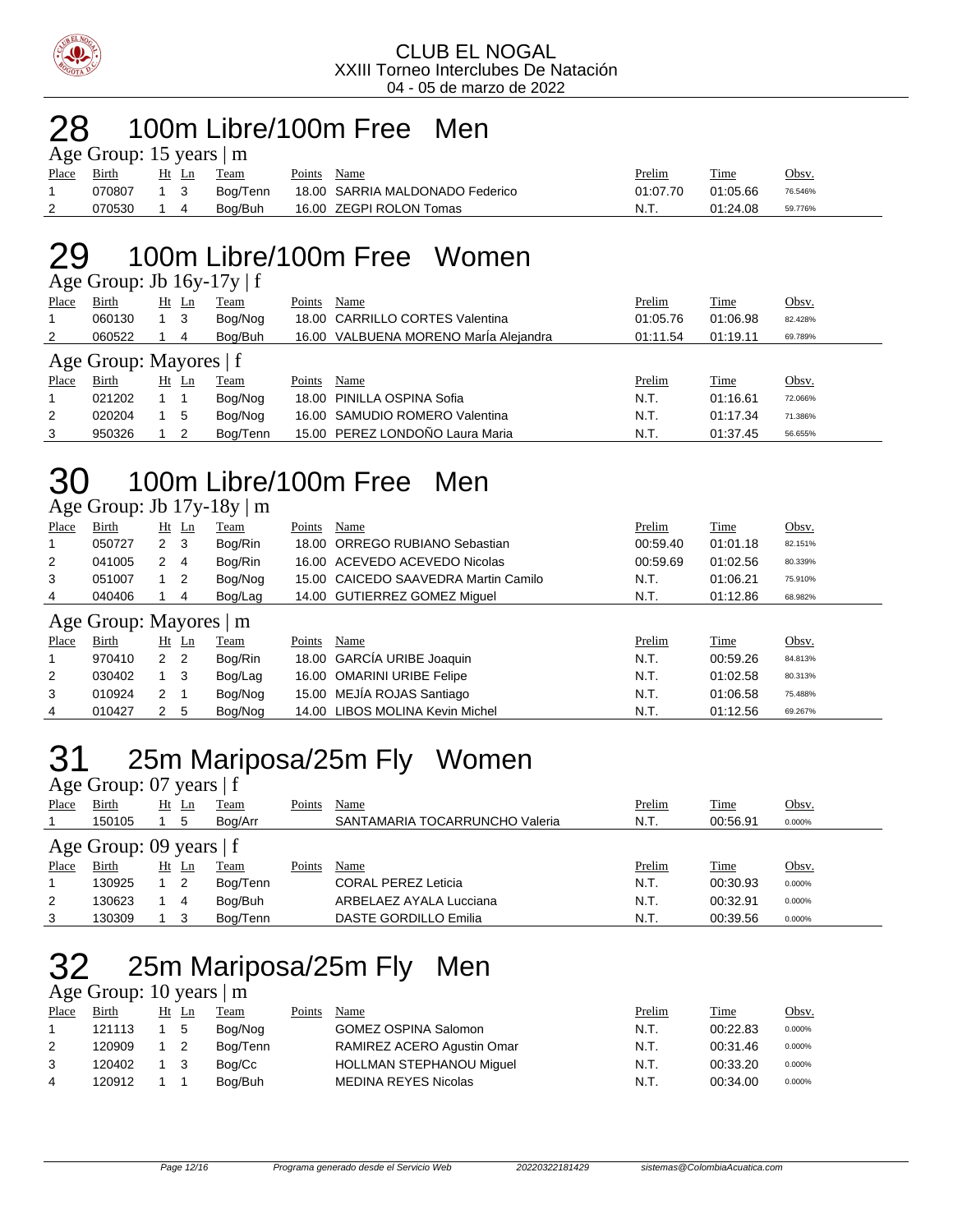

Continuing... Event: 32 25m Mariposa/25m Fly Age Group: 10 YEARS | M

#### CLUB EL NOGAL XXIII Torneo Interclubes De Natación 04 - 05 de marzo de 2022

120512 1 4 Bog/Tenn GUTIERREZ SILVA Jose Tomas N.T. 00:39.54 0.000%

| 50m Espalda/50m Back Women<br>33 |                           |                                  |             |               |                                       |          |              |         |  |  |  |  |  |
|----------------------------------|---------------------------|----------------------------------|-------------|---------------|---------------------------------------|----------|--------------|---------|--|--|--|--|--|
|                                  | Age Group: 10 years   f   |                                  |             |               |                                       |          |              |         |  |  |  |  |  |
| <b>Place</b>                     | Birth                     | Ht Ln                            | Team        | <b>Points</b> | Name                                  | Prelim   | <b>Time</b>  | Obsv.   |  |  |  |  |  |
| 1                                | 120525                    | $2 \quad 4$                      | Bog/Buh     |               | DOMINGUEZ VANEGAS Miranda             | N.T.     | 00:50.71     | 55.433% |  |  |  |  |  |
| 2                                | 121108                    | 2<br>$\mathbf{1}$                | Bog/Nog     |               | BRICEÑO DOMINGUEZ Emma                | N.T.     | 00:53.81     | 52.239% |  |  |  |  |  |
| 3                                | 121001                    | 9<br>1                           | Bog/Lag     |               | <b>GARCIA JARA Veronica</b>           | 01:03.97 | 00:55.92     | 50.268% |  |  |  |  |  |
| 4                                | 120319                    | $\overline{\mathbf{1}}$<br>3     | Bog/Buh     |               | LORA GIRALDO Valentina                | N.T.     | 00:58.26     | 48.249% |  |  |  |  |  |
| 5                                | 120426                    | 2<br>3                           | Bog/Nog     |               | <b>VESGA BECERRA Isabella</b>         | N.T.     | 00:59.50     | 47.244% |  |  |  |  |  |
| 6                                | 120809                    | 3<br>$\mathbf{1}$                | Bog/Nog     |               | PEREZ LOZADA Maria Paula              | N.T.     | 01:03.44     | 44.310% |  |  |  |  |  |
| 7                                | 120131                    | 5<br>3                           | Bog/Lag     |               | LOZANO GUTIERREZ Susana               | N.T.     | 01:06.22     | 42.449% |  |  |  |  |  |
| 8                                | 121002                    | 4<br>$\mathbf 1$                 | Bog/Arr     |               | <b>VILLA RIVERA Melissa</b>           | N.T.     | 01:07.90     | 41.399% |  |  |  |  |  |
|                                  | 120529                    | 2<br>2                           | Bog/Nog     |               | MALDONADO CONTRERAS Carmen            | N.T.     | No Show      |         |  |  |  |  |  |
|                                  |                           |                                  |             |               |                                       |          |              |         |  |  |  |  |  |
|                                  | Age Group: 11 years $ f $ |                                  |             |               |                                       |          |              |         |  |  |  |  |  |
| <b>Place</b>                     | <b>Birth</b>              | $Ht$ Ln                          | <b>Team</b> | Points        | <b>Name</b>                           | Prelim   | <u>Time</u>  | Obsv.   |  |  |  |  |  |
| 1                                | 110115                    | 5<br>$\overline{2}$              | Bog/Nog     |               | 18.00 CARRILLO CORTES Guadalupe       | N.T.     | 00:46.58     | 60.348% |  |  |  |  |  |
| 2                                | 110524                    | 3<br>4                           | Bog/Nog     |               | 16.00 OLARTE URIBE Mariana            | N.T.     | 00:47.30     | 59.429% |  |  |  |  |  |
| 3                                | 110118                    | 5<br>5                           | Bog/Cc      |               | 15.00 PADILLA AMADOR Belen            | N.T.     | 00:48.43     | 58.043% |  |  |  |  |  |
| 4                                | 111009                    | 1<br>4                           | Bog/Tenn    |               | 14.00 DUEÑAS PARRA Emilia             | N.T.     | 00:51.84     | 54.225% |  |  |  |  |  |
| 5                                | 111101                    | 3<br>4                           | Bog/Lag     |               | 13.00 NAVARRO POSSE Laura             | N.T.     | 00:52.50     | 53.543% |  |  |  |  |  |
| 6                                | 111106                    | 2<br>3                           | Bog/Buh     |               | 12.00 BRAVO ROJAS Indira              | N.T.     | 00:53.53     | 52.513% |  |  |  |  |  |
| 7                                | 110912                    | 4<br>5                           | Bog/Lag     |               | 11.00 CARVAJALINO LOPEZ Carmen        | N.T.     | 00:54.37     | 51.701% |  |  |  |  |  |
| 8                                | 110428                    | $\overline{1}$<br>1              | Bog/Lag     |               | 10.00 LARGACHA DIAZ Isabella          | N.T.     | 00:54.52     | 51.559% |  |  |  |  |  |
| 9                                | 110316                    | 5<br>$\overline{\phantom{a}}$    | Bog/Nog     |               | 8.00 GUERRERO NAVARRO Sofia           | N.T.     | 00:55.81     | 50.367% |  |  |  |  |  |
| 10                               | 111018                    | 3<br>3                           | Bog/Lag     |               | 7.00 URIBE LINARES Emilia             | N.T.     | 01:00.23     | 46.671% |  |  |  |  |  |
| 11                               | 110902                    | 2<br>4                           | Bog/Tenn    |               | 6.00 BARRANTES QUINTERO Valentina     | N.T.     | 01:03.23     | 44.457% |  |  |  |  |  |
| 12                               | 110608                    | 4<br>4                           | Bog/Cc      |               | 5.00 NIETO CUEVAS Sofia               | N.T.     | 01:06.94     | 41.993% |  |  |  |  |  |
|                                  | Age Group: 12 years   f   |                                  |             |               |                                       |          |              |         |  |  |  |  |  |
| Place                            | <b>Birth</b>              | Ht Ln                            | <b>Team</b> | <b>Points</b> | Name                                  | Prelim   | <b>Time</b>  | Obsv.   |  |  |  |  |  |
| 1                                | 100225                    | $7^{\circ}$<br>3                 | Bog/Nog     |               | 18.00 CASTAÑEDA AVILA Gabriela        | N.T.     | 00:42.11     | 66.754% |  |  |  |  |  |
| 2                                | 100606                    | 6<br>3                           | Bog/Cc      |               | 16.00 SILVA VALLEJO Gabriela          | N.T.     | 00:43.74     | 64.266% |  |  |  |  |  |
| 3                                | 100615                    | 9<br>4                           | Bog/Rin     |               | 15.00 DIMOPOULOS SERRANO Magdalini    | 00:48.07 | 00:45.93     | 61.202% |  |  |  |  |  |
| 4                                | 100802                    | 9<br>2                           | Bog/Arr     |               | 14.00 OBRIEN MORENO Sara              | 00:50.16 | 00:47.49     | 59.191% |  |  |  |  |  |
| 5                                | 100630                    | 2<br>6                           | Bog/Nog     |               | 13.00 APARICIO SANCHEZ Mariana        | N.T.     | 00:48.54     | 57.911% |  |  |  |  |  |
| 6                                | 100630                    | 6<br>4                           | Bog/Nog     |               | 12.00 APARICIO SANCHEZ Valentina      | N.T.     | 00:51.28     | 54.817% |  |  |  |  |  |
| 7                                | 100310                    | 7<br>4                           | Bog/Nog     |               | 11.00 QUIROGA FORERO Samantha         | N.T.     | 00:52.58     | 53.461% |  |  |  |  |  |
| 8                                | 100324                    | 9<br>5                           | Bog/Lag     |               | 10.00 MARTINEZ HIGUERA Ana            | 00:57.31 | 00:52.74     | 53.299% |  |  |  |  |  |
| 9                                | 101104                    | 5<br>4                           | Bog/Tenn    |               | 8.00 ARTEAGA MENDEZ Matilde           | N.T.     | 00:53.25     | 52.789% |  |  |  |  |  |
| 10                               | 100109                    | $\overline{1}$<br>8              | Bog/Buh     |               | 7.00 CASTRO VALDIVIESO Ana Maria      | N.T.     | 00:53.79     | 52.259% |  |  |  |  |  |
| 11                               | 100504                    | 5<br>$7^{\circ}$                 | Bog/Tenn    |               | 6.00 CORAL PEREZ Luciana              | N.T.     | 00:53.82     | 52.230% |  |  |  |  |  |
| 12                               | 100920                    | $\mathbf{1}$<br>6                | Bog/Cc      |               | 5.00 DE VALENZUELA HERNA Lorenza      | N.T.     | 00:53.96     | 52.094% |  |  |  |  |  |
| 13                               | 100906                    | 5<br>6                           | Bog/Buh     |               | 4.00 BERNAL SANCHEZ Maria Paula       | N.T.     | 00:57.19     | 49.152% |  |  |  |  |  |
| 14                               | 101024                    | 3<br>5                           | Bog/Cc      |               | 3.00 MENDOZA ESPINOSA Mariana         | N.T.     | 00:58.48     | 48.068% |  |  |  |  |  |
| 15                               | 100528                    | $\overline{\phantom{0}}$ 1<br>7  | Bog/Buh     |               | 2.00 RINCON CASTAÑO Maria Del Rosario | N.T.     | 01:11.04     | 39.569% |  |  |  |  |  |
|                                  | 100421                    | 7 <sup>7</sup><br>$\overline{2}$ | Bog/Lag     |               | MALAVER USECHE Emilia                 | N.T.     | Disqualified |         |  |  |  |  |  |
|                                  | 101229                    | 5<br>$\mathbf{1}$                | Bog/Nog     |               | CARRENO ROMERO Valentina              | N.T.     | No Show      |         |  |  |  |  |  |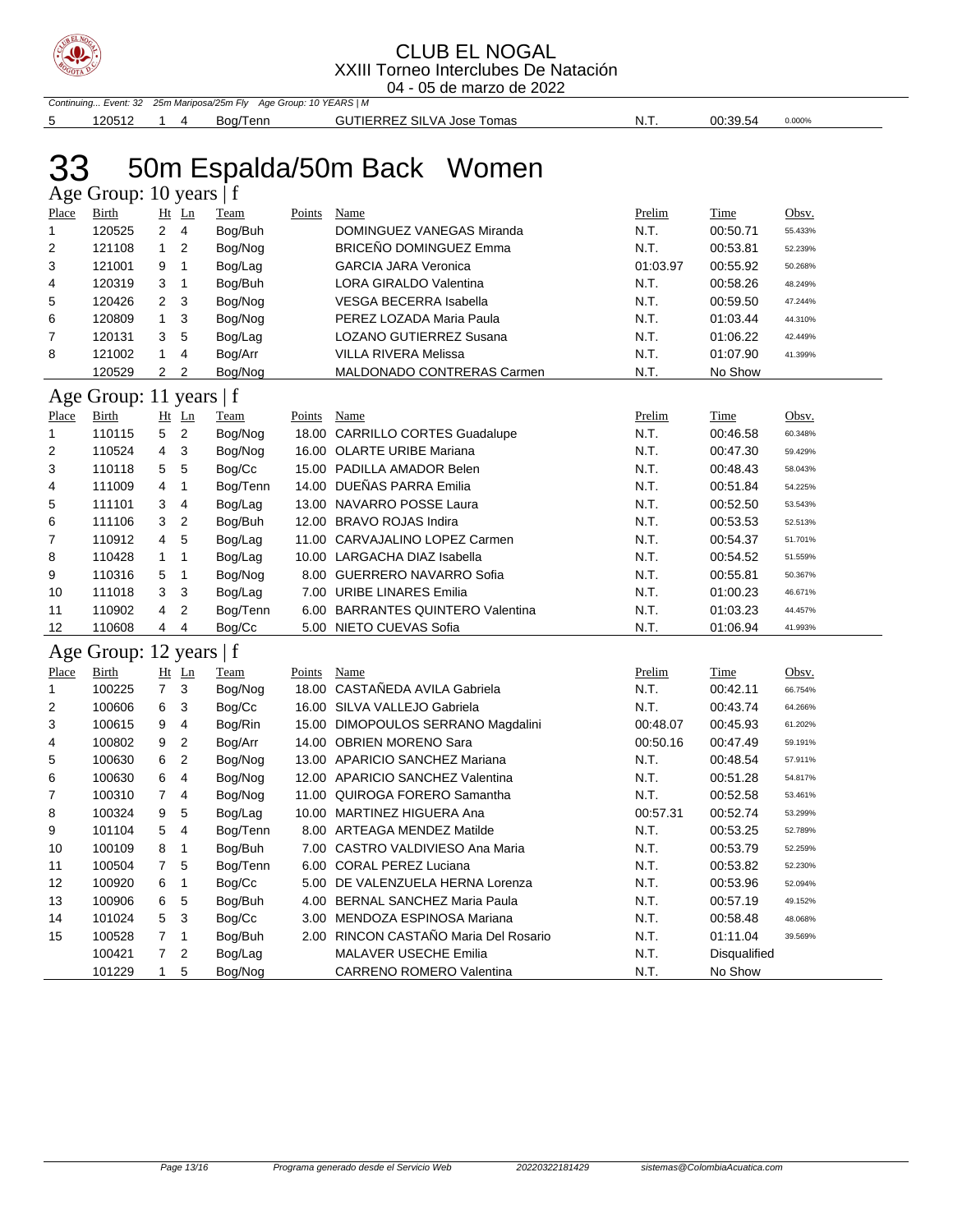

# 33 50m Espalda/50m Back Women

| Age Group: 13 years $ f $ |        |   |       |          |        |                                |          |          |         |  |  |  |
|---------------------------|--------|---|-------|----------|--------|--------------------------------|----------|----------|---------|--|--|--|
| Place                     | Birth  |   | Ht Ln | Team     | Points | Name                           | Prelim   | Time     | Obsv.   |  |  |  |
|                           | 090726 | 8 | - 3   | Bog/Tenn |        | 18.00 UPEGUI GOMEZ Laura       | N.T.     | 00:43.91 | 64.017% |  |  |  |
| 2                         | 090916 | 8 | -2    | Bog/Nog  |        | 16.00 VILLEGAS JARAMILLO Laura | N.T.     | 00:47.08 | 59.707% |  |  |  |
| 3                         | 091103 | 8 | - 5   | Bog/Lag  |        | 15.00 RAMIREZ VALENCIA Elisa   | N.T.     | 00:52.07 | 53.985% |  |  |  |
| 4                         | 090903 | 8 | -4    | Bog/Lag  |        | 14.00 FOGELSON Samantha Elisa  | N.T.     | 01:12.91 | 38.554% |  |  |  |
|                           | 090401 | 9 |       | Boa/Rin  |        | <b>GUTIERREZ POSSE Manuela</b> | 00:44.46 | No Show  |         |  |  |  |

# 34 50m Espalda/50m Back Men

| Age Group: 11 years $ m$ |                         |                |              |          |        |                                  |          |          |         |  |  |  |  |
|--------------------------|-------------------------|----------------|--------------|----------|--------|----------------------------------|----------|----------|---------|--|--|--|--|
| Place                    | Birth                   |                | $Ht$ Ln      | Team     | Points | Name                             | Prelim   | Time     | Obsv.   |  |  |  |  |
| 1                        | 111212                  | 3              | 3            | Bog/Lag  |        | SANABRIA LJUJIC Demian           | 00:56.81 | 00:48.75 | 52.738% |  |  |  |  |
| $\overline{2}$           | 111006                  | 3              | 4            | Bog/Lag  |        | <b>BUITRAGO GONGORA David</b>    | 00:58.62 | 00:53.18 | 48.345% |  |  |  |  |
| 3                        | 110823                  | 1              | 5            | Bog/Cc   |        | <b>HERRERA VERGARA Emilio</b>    | N.T.     | 00:55.15 | 46.618% |  |  |  |  |
| 4                        | 110817                  | 1              | 2            | Bog/Nog  |        | DEMMER ALVARET Esteban           | N.T.     | 00:56.26 | 45.699% |  |  |  |  |
| 5                        | 110115                  |                | 4            | Bog/Nog  |        | <b>CARRILLO CORTES Lorenzo</b>   | N.T.     | 00:56.37 | 45.609% |  |  |  |  |
|                          | Age Group: 12 years   m |                |              |          |        |                                  |          |          |         |  |  |  |  |
| Place                    | Birth                   |                | $Ht$ Ln      | Team     | Points | Name                             | Prelim   | Time     | Obsv.   |  |  |  |  |
| 1                        | 100326                  | $\overline{4}$ | 4            | Bog/Rin  |        | 18.00 VALERO LANDI Mario Andres  | 00:39.92 | 00:38.99 | 65.940% |  |  |  |  |
| 2                        | 100114                  | 4              | 5            | Bog/Lag  |        | 16.00 PEREA FRANCO Simon         | 00:48.38 | 00:45.87 | 56.050% |  |  |  |  |
| 3                        | 100301                  | 2              | 5            | Bog/Arr  |        | 15.00 SOTO OLANO Nicolas         | N.T.     | 00:48.96 | 52.512% |  |  |  |  |
| 4                        | 100311                  | 2              | $\mathbf{1}$ | Bog/Arr  |        | 14.00 FERNANDEZ GIRALDO Pablo    | N.T.     | 00:48.97 | 52.502% |  |  |  |  |
| 5                        | 100618                  | 1              | 3            | Bog/Cc   |        | 13.00 RESTREPO SILVA Juan        | N.T.     | 00:50.91 | 50.501% |  |  |  |  |
|                          | Age Group: 13 years   m |                |              |          |        |                                  |          |          |         |  |  |  |  |
| Place                    | Birth                   |                | $Ht$ Ln      | Team     | Points | Name                             | Prelim   | Time     | Obsv.   |  |  |  |  |
| 1                        | 091112                  | 2              | 4            | Bog/Lag  |        | 18.00 GARCIA JARA Samuel         | N.T.     | 00:45.31 | 56.742% |  |  |  |  |
| $\overline{2}$           | 091025                  | 4              | 2            | Bog/Cc   |        | 16.00 BELTZ CAICEDO Joaquin      | 00:45.15 | 00:45.55 | 56.443% |  |  |  |  |
| 3                        | 090210                  | $\overline{2}$ | 3            | Bog/Nog  |        | 15.00 NARANJO RANGEL Tomas       | N.T.     | 00:48.26 | 53.274% |  |  |  |  |
| 4                        | 091116                  | 4              | 1            | Bog/Cc   |        | 14.00 NIETO SILVA Rafael         | 00:50.47 | 00:48.53 | 52.978% |  |  |  |  |
| 5                        | 090103                  | 3              | 1            | Bog/Nog  |        | 13.00 CHAVEZ NOY Daniel          | N.T.     | 00:49.79 | 51.637% |  |  |  |  |
| 6                        | 091230                  | 2              | 2            | Bog/Tenn |        | 12.00 NIETO VELEZ Pablo          | N.T.     | 00:49.94 | 51.482% |  |  |  |  |
|                          | Age Group: 14 years   m |                |              |          |        |                                  |          |          |         |  |  |  |  |
| Place                    | Birth                   |                | $Ht$ Ln      | Team     | Points | Name                             | Prelim   | Time     | Obsv.   |  |  |  |  |
| 1                        | 080310                  | 4              | 3            | Bog/Cc   |        | 18.00 HOLLMANN STEPHANOU Ignacio | 00:38.68 | 00:37.08 | 69.337% |  |  |  |  |
| 2                        | 080824                  | 3              | 2            | Bog/Lag  | 16.00  | MOSKOVICH Matan                  | N.T.     | 00:42.01 | 61.200% |  |  |  |  |
| 3                        | 081228                  | 3              | 5            | Bog/Arr  |        | 15.00 PEREZ MILLAN Esteban       | N.T.     | 00:48.94 | 52.534% |  |  |  |  |

#### 50m Espalda/50m Back Women 50m Espan Age Group: 14 years  $|f|$

| Place | <b>Birth</b> | Ht  | Ln | Team    | Points | Name                              | Prelim   | Time     | Obsv.   |
|-------|--------------|-----|----|---------|--------|-----------------------------------|----------|----------|---------|
|       | 080207       |     | 4  | Bog/Cc  |        | 18.00 NIETO SILVA Alicia          | N.T.     | 00:41.63 | 67.523% |
| 2     | 080826       | 2 3 |    | Bog/Rin |        | 16.00 RIEBOW KUNOS Sara           | 00:41.09 | 00:42.65 | 65.909% |
| 3     | 080122       |     |    | Bog/Cc  |        | 15.00 DE VALENZUELA HERNA Luciana | N.T.     | 00:46.87 | 59.974% |
|       | 081120       |     |    | Bog/Rin |        | <b>GALLON GOLDSTUECKER Belen</b>  | N.T.     | No Show  |         |
|       | 081202       |     |    | Bog/Lag |        | POSSE GAVIRIA Luciana             | N.T.     | No Show  |         |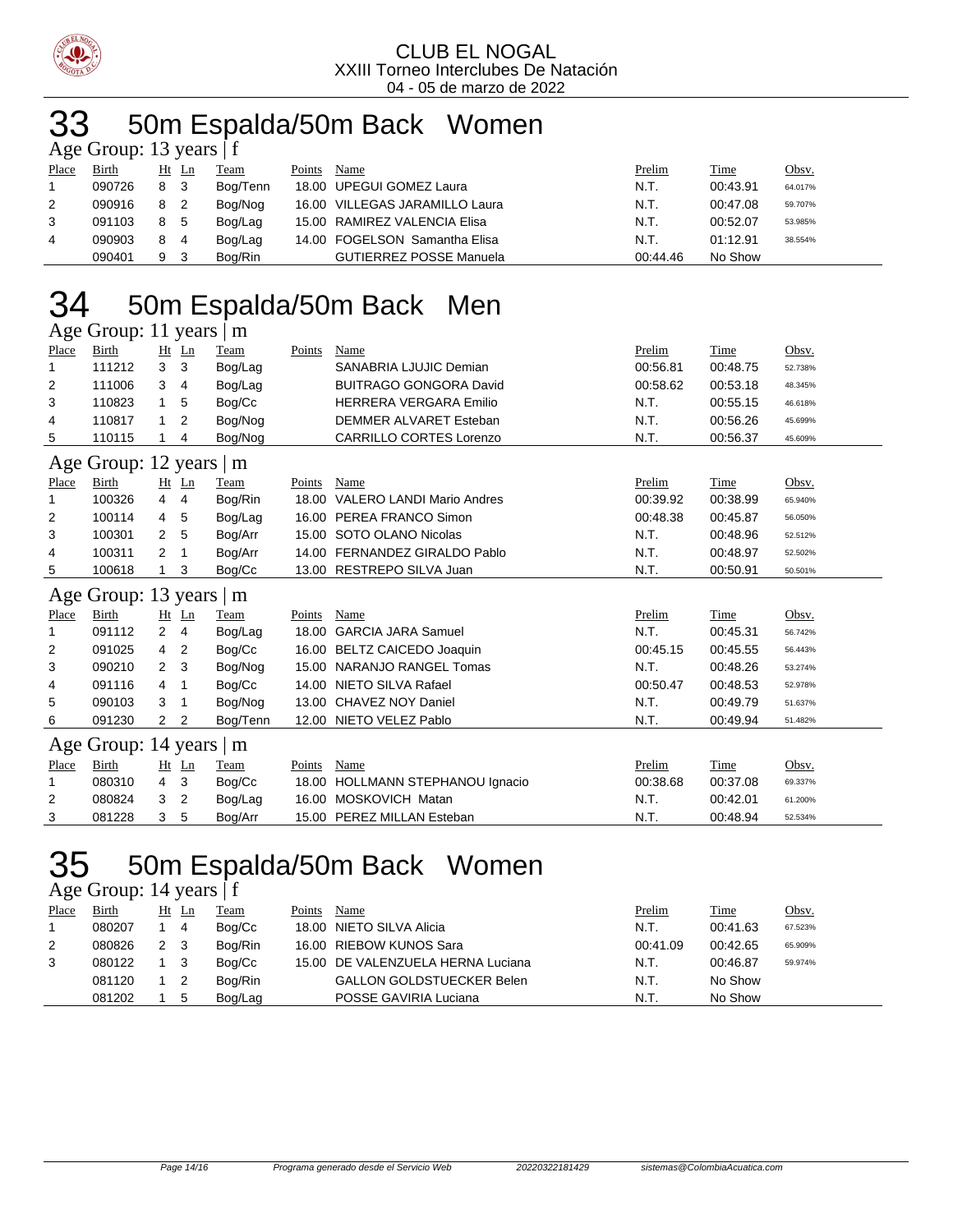

#### 35 50m Espalda/50m Back Women Age Group: 15 years if

|       | $T_{\rm X}$ UIVUP. To years $T_{\rm L}$ |       |  |          |        |                               |        |          |              |  |  |  |  |
|-------|-----------------------------------------|-------|--|----------|--------|-------------------------------|--------|----------|--------------|--|--|--|--|
| Place | Birth                                   | Ht Ln |  | Team     | Points | Name                          | Prelim | Time     | <u>Obsv.</u> |  |  |  |  |
|       | 070608                                  | 2 2   |  | Boa/Tenn |        | 18.00 UPEGUI GOMEZ Mariana    | N.T.   | 00:39.16 | 71.782%      |  |  |  |  |
|       | 070830                                  | 2 1   |  | Bog/Nog  |        | 16.00 ARBOLEDA CALDERON Sofia | N.T.   | 00:41.37 | 67.948%      |  |  |  |  |
| 3     | 070407                                  | 2 4   |  | Bog/Nog  |        | 15.00 VILLEGAS JARAMILLO Sara | N.T.   | 00:43.79 | 64.193%      |  |  |  |  |
|       | 070814                                  | 2 5   |  | Boa/Cc   |        | SÁNCHEZ GONZÁLEZ MarÍa        | N.T.   | No Show  |              |  |  |  |  |

#### 50m Espalda/50m Back Men Age Group: 15 years | m

| $1.50$ Oroup. 19 $7.04$ $\mu$ |            |       |          |             |                                 |               |          |         |  |  |  |  |
|-------------------------------|------------|-------|----------|-------------|---------------------------------|---------------|----------|---------|--|--|--|--|
| Place                         | Birth      | Ht Ln | Team     | Points Name |                                 | <u>Prelim</u> | Time     | Obsv.   |  |  |  |  |
|                               | 070807 1 4 |       | Boa/Tenn |             | 18.00 SARRIA MALDONADO Federico | N.T.          | 00:36.83 | 69.807% |  |  |  |  |
| 2                             | 070530 1 3 |       | Boa/Buh  |             | 16.00 ZEGPI ROLON Tomas         | N.T.          | 00:45.87 | 56.050% |  |  |  |  |

# 50m Espalda/50m Back Women

Age Group: Jb 16y-17y | f

| Place | Birth                  |                      | $Ht$ Ln | Team    | Points | Name                                  | Prelim   | Time        | Obsv.   |
|-------|------------------------|----------------------|---------|---------|--------|---------------------------------------|----------|-------------|---------|
| 1     | 060130                 | 2 <sub>3</sub>       |         | Bog/Nog |        | 18.00 CARRILLO CORTES Valentina       | 00:34.91 | 00:34.82    | 80.729% |
| 2     | 060522                 | 2                    | 4       | Bog/Buh |        | 16.00 VALBUENA MORENO María Alejandra | 00:37.35 | 00:39.72    | 70.770% |
| 3     | 050404                 |                      | - 2     | Bog/Buh |        | 15.00 GOMEZ RINCON Ana Marla          | N.T.     | 00:46.74    | 60.141% |
|       | Age Group: Mayores   f |                      |         |         |        |                                       |          |             |         |
| Place | Birth                  |                      | $Ht$ Ln | Team    | Points | Name                                  | Prelim   | <b>Time</b> | Obsv.   |
|       | 020330                 | 2 <sub>2</sub>       |         | Bog/Buh |        | 18.00 CONTRERAS ABRIL Sofia           | 00:41.55 | 00:39.57    | 71.039% |
| 2     | 020204                 | $1 \quad 3$          |         | Bog/Nog |        | 16.00 SAMUDIO ROMERO Valentina        | N.T.     | 00:39.90    | 70.451% |
| 3     | 021202                 |                      | 4       | Bog/Nog |        | 15.00 PINILLA OSPINA Sofia            | N.T.     | 00:41.56    | 67.637% |
| 4     | 010420                 | 2                    |         | Bog/Buh |        | 14.00 ANZOLA ROLON Sofia Abigail      | N.T.     | 00:45.44    | 61.862% |
|       | 821015                 | $\mathbf{2}^{\circ}$ | 5       | Bog/Cc  |        | AJKAY ROMERO Margarita                | N.T.     | No Show     |         |

# 50m Espalda/50m Back Men

| Age Group: Jb $17y-18y \mid m$ |                        |             |            |         |        |                                      |          |             |         |  |  |  |  |
|--------------------------------|------------------------|-------------|------------|---------|--------|--------------------------------------|----------|-------------|---------|--|--|--|--|
| Place                          | <b>Birth</b>           |             | $Ht$ Ln    | Team    | Points | Name                                 | Prelim   | <b>Time</b> | Obsv.   |  |  |  |  |
|                                | 041005                 | $1 \quad 3$ |            | Bog/Rin |        | 18.00 ACEVEDO ACEVEDO Nicolas        | 00:32.94 | 00:33.26    | 77.300% |  |  |  |  |
| 2                              | 051007                 |             |            | Bog/Nog |        | 16.00 CAICEDO SAAVEDRA Martin Camilo | N.T.     | 00:33.80    | 76.065% |  |  |  |  |
| 3                              | 050727                 | 0           | - 0        | Bog/Rin |        | 15.00 ORREGO RUBIANO Sebastian       | N.T.     | 00:35.15    | 73.144% |  |  |  |  |
|                                | Age Group: Mayores   m |             |            |         |        |                                      |          |             |         |  |  |  |  |
| Place                          | Birth                  |             | Ht Ln      | Team    | Points | Name                                 | Prelim   | Time        | Obsv.   |  |  |  |  |
|                                | 030402                 |             | 5          | Bog/Lag |        | 18.00 OMARINI URIBE Felipe           | N.T.     | 00:33.81    | 76.043% |  |  |  |  |
| 2                              | 010924                 |             | $1\quad 2$ | Bog/Nog |        | 16.00 MEJÍA ROJAS Santiago           | N.T.     | 00:34.87    | 73.731% |  |  |  |  |
|                                | 010427                 |             | 4          | Bog/Nog |        | <b>LIBOS MOLINA Kevin Michel</b>     | N.T.     | No Show     |         |  |  |  |  |

# 25m Libre/25m Free Women

Age Group: 14 years | f

| Place | Birth  | $Ht$ Ln |     | Team     | Points | Name                            | Prelim | <b>Time</b> | Obsv.  |
|-------|--------|---------|-----|----------|--------|---------------------------------|--------|-------------|--------|
|       | 080522 | 2       | - 5 | Bog/Tenn |        | 18.00 GARCIA HOYOS Sofia        | N.T.   | 00:16.45    | 0.000% |
| 2     | 080820 |         |     | Bog/Lag  |        | 16.00 CUERVO LINARES Luciana    | N.T.   | 00:17.20    | 0.000% |
| 3     | 080826 |         |     | Boa/Rin  |        | 15.00 RIEBOW KUNOS Sara         | N.T.   | 00:17.21    | 0.000% |
| 4     | 081120 |         | 4   | Boa/Rin  |        | 14.00 GALLON GOLDSTUECKER Belen | N.T.   | 00:17.55    | 0.000% |
|       | 081202 |         |     | Bog/Lag  |        | POSSE GAVIRIA Luciana           | N.T.   | No Show     |        |